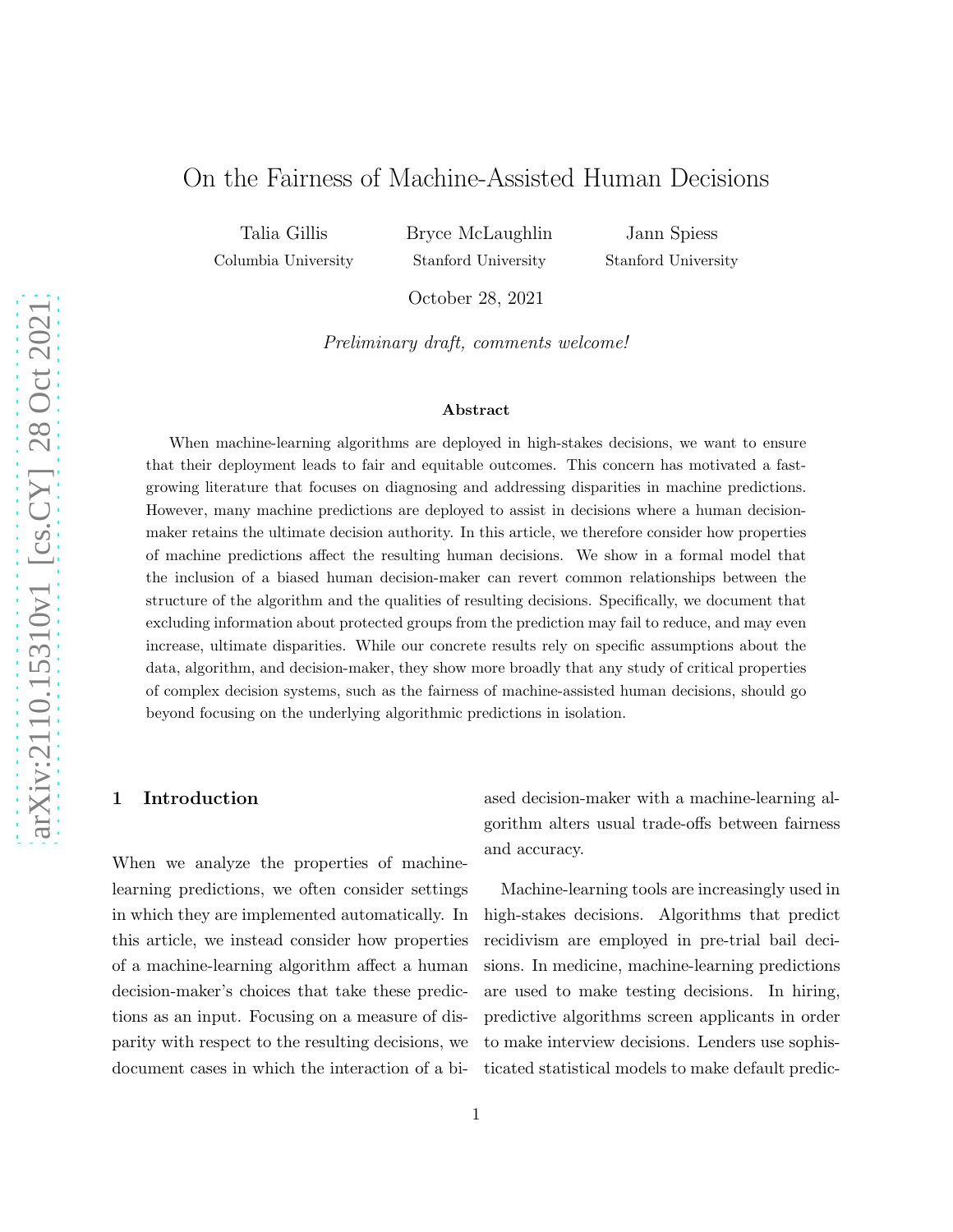tions that underlie credit approval decisions.

When machines are used in such high-risk contexts, we often care about their properties beyond overall accuracy. A growing literature specifically studies the fairness properties of machine decisions. In medical applications we may take special interest in when an algorithm errs, examining the incidence of false positives and false negatives [\(Mullainathan and Obermeyer,](#page-15-0) [2019\)](#page-15-0). In decisions subject to heightened legal oversight such as hiring decisions, we may care about differentiated treatment of or impact on legally designated protected classes [\(Raghavan et al., 2020](#page-15-1)). [Chouldechova \(2016\)](#page-14-0) and [Kleinberg et al. \(2016](#page-15-2)) study how different fairness criteria apply to machine classifications.

Typically, fairness properties of algorithmic decisions are analyzed as if the machine predictions were implemented directly. But in many cases machine predictions may not be implemented automatically, and instead inform a human decision-maker who has the decision authority. This is the case for recommender systems or decision support systems. The human is considered vital in these systems due to their domain knowledge [\(Lawrence et al.](#page-15-3), [2006](#page-15-3)), which encompasses a human decision-maker's intuition and understanding of a problem as well as any additional information they may observe. We may also require that a human make the final decision in a system as a matter of accountability or comfort. In fact, the recent proposal of the European Union for the regulation of artificial intelligence, the most comprehensive and ambitious proposal to date, requires that humans retain authority when algorithms are used in decisionmaking [\(European Commission](#page-14-1), [2021](#page-14-1)).

In this article we ask how questions around fairness and bias play out when machine predictions support rather than replace human decisions, and ask how incorporating a human decision-maker impacts the relationship between the structure of (machine) predictions and the properties of resulting (human) decisions. Specifically, we consider a decision that aims to predict a label from features with minimal prediction loss. At the time of the decision, the decision-maker has access to a machine prediction of the label of interest. This prediction is derived from a training data-set that the decisionmaker does not have direct access to. This setup may represent a judge's bail decision for which a risk score may be available, or a loan officer's approval decision with the help of a credit score.

We focus on the fairness properties of the resulting decision, and analyze possible trade-offs with accuracy. For the continuous prediction decisions in our model, we capture fairness by the disparity that encodes how the decision varies between instances that only differ in their membership to a (protected) group. We measure disparity as we may want decisions not to differ between groups, holding other characteristics constant. We contrast disparity with accuracy (expected loss) of the decision. By focusing on conditional statistical parity, we consider a specific notion of fairness that is directly related to the inclusion of protected characteristics in the decision. We discuss other notions of fairness in the extension section.

In a baseline case where machine predictions are implemented directly, excluding protected characteristics reduces disparities, conditional on all other features. Thus, when the labels differ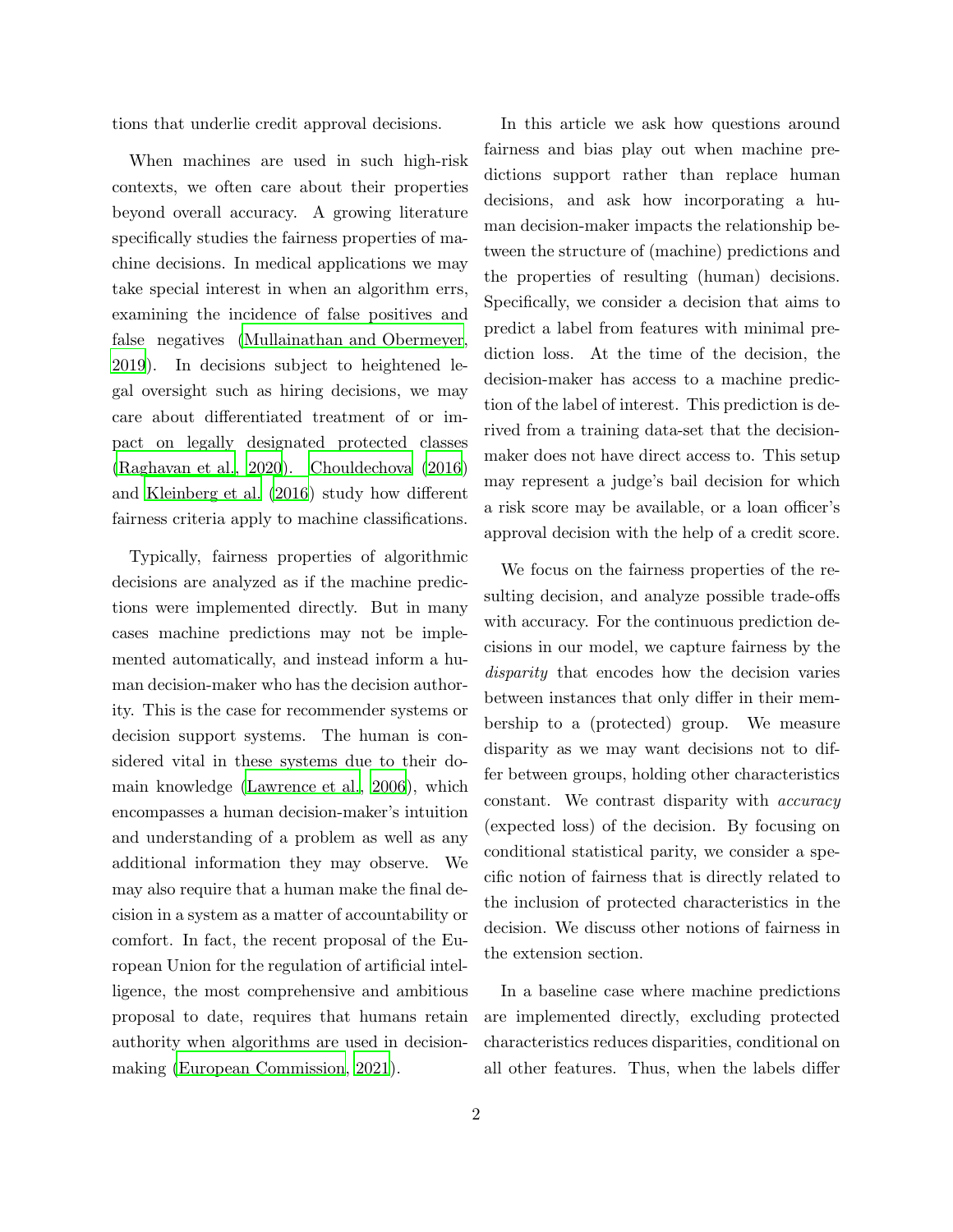across groups in the data, the objectives of minimizing risk and minimizing disparity may be in conflict. This presents us with a trade-off to consider when choosing which inputs to include in the algorithm.

Having established the baseline case, we switch to a human decision-maker who uses the machine prediction to inform their decision. Adopting a standard model from statistical decision theory, the human decision-maker updates their prior beliefs using the information contained in the machine predictions. Thus the role of the predictions moves from taking action to informing the decision-maker about the world through a concise summary (the prediction itself). Changing the inputs available to the prediction now changes the information represented to the decision-maker.

We consider a human decision-maker who starts with biased beliefs about the differences in true labels across protected groups. Prior work studies and provides evidence of the role of biased beliefs in discrimination [\(Coffman et al.,](#page-14-2) [2021;](#page-14-2) [Bohren et al., 2019a](#page-13-0)). In such cases, the decision-maker believes that differences between groups are larger than they are on average in the training data available to the algorithm. The design of the algorithm may then have implications for how the human decision-maker updates their beliefs about the differences between groups before taking a decision.

When the human has a biased prior, common relationships between the inclusion of protected characteristics and the disparities in the final decision may flip. We show formally how the decisions of a biased decision-maker may have larger disparity when the machine predictions exclude

protected characteristics. The intuition behind this result is straightforward: if the machine input is not informative about the differences between groups, the prior bias of the human decision-maker remains unmitigated. We show this reversal in a stylized example and then provide general theorems that apply in large samples. Our results therefore show that, in the case of algorithmic assistance, some of the common trade-offs between fairness and accuracy do not apply.

Our results suggest that we have to take the structure of decisions into account when relating machine predictions to the (fairness) properties of algorithms. While our analysis shows that typical intuitions about the effect of including protected-class information may not apply to machine-assisted human decisions, there may be other reasons to avoid protected characteristics that we do not capture in our model and which alter conclusions about their inclusion. Importantly, our analysis demonstrates that any such conclusion should take the specific way in which predictions are to be used in the decision-making system into account. More broadly, we highlight the importance of analyzing the impact of machine predictions in the context of the full decision environment, which includes the way in which (possibly biased) data informs machine predictions and how humans (with possibly biased priors or preferences) use these predictions.

#### 1.1 Related literature

We contribute to an interdisciplinary literature on algorithmic fairness that spans computer science, statistics, economics, law, and operations. For example, [Kleinberg et al. \(2016](#page-15-2))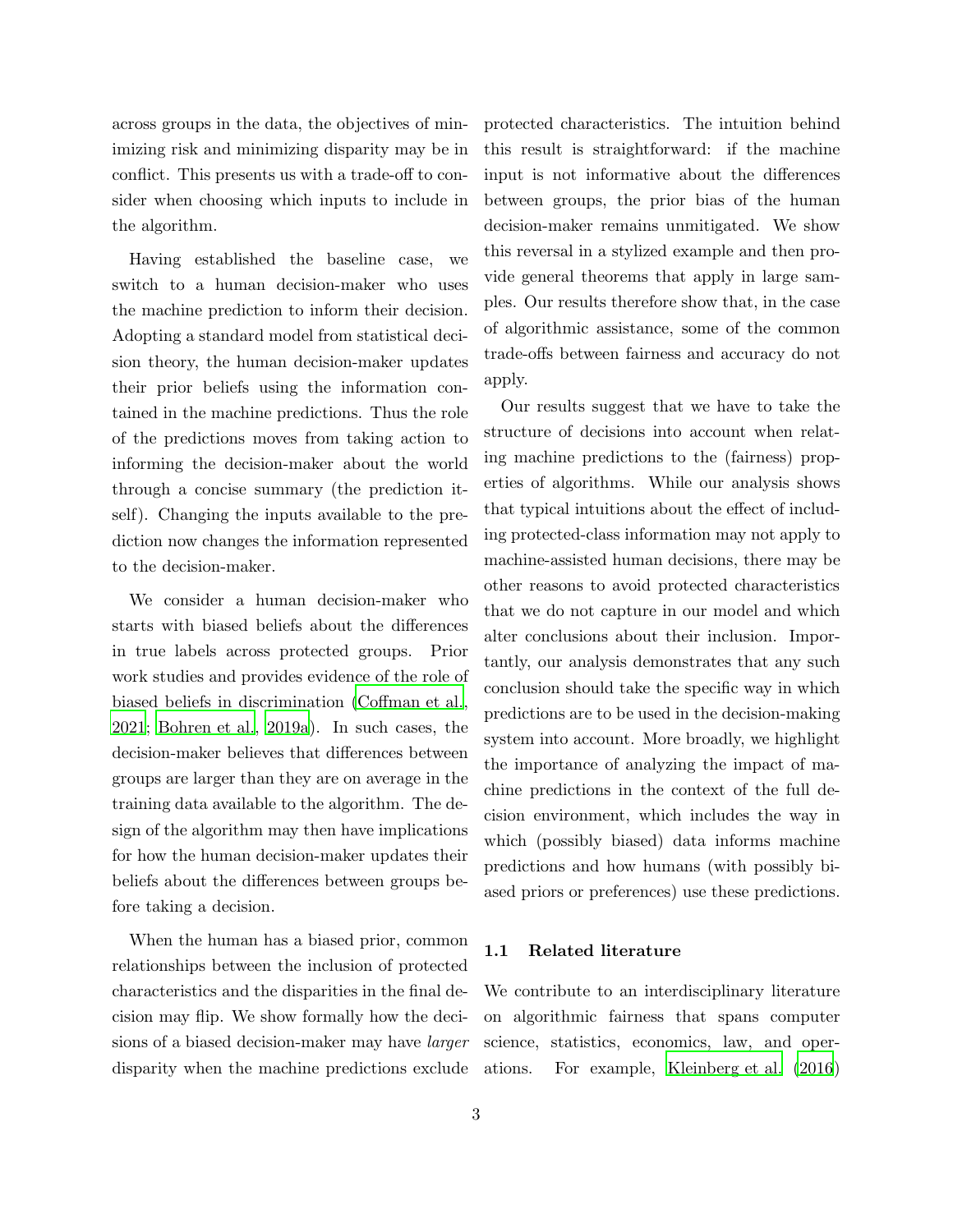and [Chouldechova \(2016](#page-14-0)) study tensions between different fairness qualities of algorithms. [Lakkaraju et al. \(2017](#page-15-4)) and [Jiang and Nachum](#page-15-5) [\(2020](#page-15-5)) study bias coming from label bias in the training data. [Corbett-Davies and Goel](#page-14-3) [\(2018](#page-14-3)) review prevalent measures of fairness and discuss their shortcomings. A specific question arising in this literature concerns the impact different restrictions on algorithmic inputs have on the fairness of the resulting decisions (e.g. [Barocas and Selbst](#page-13-1), [2016;](#page-13-1) [Gillis and Spiess,](#page-14-4) [2018;](#page-14-4) [Yang and Dobbie](#page-16-0), [2020](#page-16-0); [Hellman](#page-14-5), [2020\)](#page-14-5), and whether there are legal restrictions on algorithmic inputs (e.g. [Bent](#page-13-2), [2019](#page-13-2); [Gillis](#page-14-6), [2021\)](#page-14-6). Relative to this literature, we focus on the question of how properties of an underlying prediction algorithm affect decisions when there is a human decision-maker in the loop.

We also relate to work on the interaction of machine predictions and human decisions. Similar to our setup, [Bastani et al. \(2021\)](#page-13-3) study how machine learning can improve human decisionmaking. [Ibrahim et al. \(2021\)](#page-14-7) consider information flowing from a human to a machine, identifying that a signal by the human related to their private information is more useful for machine prediction than a human's direct forecast. [Athey et al. \(2020](#page-13-4)) consider conditions under which it is optimal to allocate decision authority to a human rather than an algorithm. [Dietvorst et al. \(2018](#page-14-8)); [Green and Chen](#page-14-9) [\(2019](#page-14-9)); [Stevenson and Doleac \(2019](#page-15-6)) study frictions in the adoption of machine predictions. Grgić-Hlača et al. (2019); [Fogliato et al. \(2021\)](#page-14-11) run vignette experiments to analyze the effects of algorithmic advice on judicial decisions. [De-Arteaga et al. \(2020\)](#page-14-12) consider instances in

4

which humans are able to identify and override incorrect estimates of risk. Relative to these approaches, we specifically focus on the interaction of machine predictions with a biased human decision-maker.

More specifically, we relate to a literature that explicitly considers fairness properties of machine-assisted human decisions. Most closely related to our theoretical results, [Morgan and Pass \(2019](#page-15-7)) analyze specific notions of discrimination for a machine-aided human classification decision, and show that there may be a trade-off between avoiding discrimination in the underlying machine classification and avoiding discrimination in the human decision, where only trivial cases allow for avoiding both at the same time. Relative to their approach, we focus on the role of biases in human beliefs, and our analysis still applies to cases where there are no true differences between groups. [Imai et al.](#page-14-13) [\(2020](#page-14-13)) study the effect of providing judges with risk assessment tools in pre-trial decisions and consider the impacts on the fairness of the resulting decisions. Unlike their work, we focus on the effect of excluding protected characteristics, rather than the effect of providing advice.

The article is also related to an economics literature on fairness and discrimination, which attempts to identify sources of biased decisions and distinguishes between preference- and belief-based explanations [\(Bordalo et al., 2019;](#page-14-14) [Bohren et al.](#page-13-0), [2019a](#page-13-0)[,b;](#page-13-5) [Coffman et al., 2021\)](#page-14-2). Prior work provides evidence of how inaccurate beliefs can lead to biases in observed decisions. Building on this work, our article considers how information from a machine prediction interacts with inaccurate beliefs.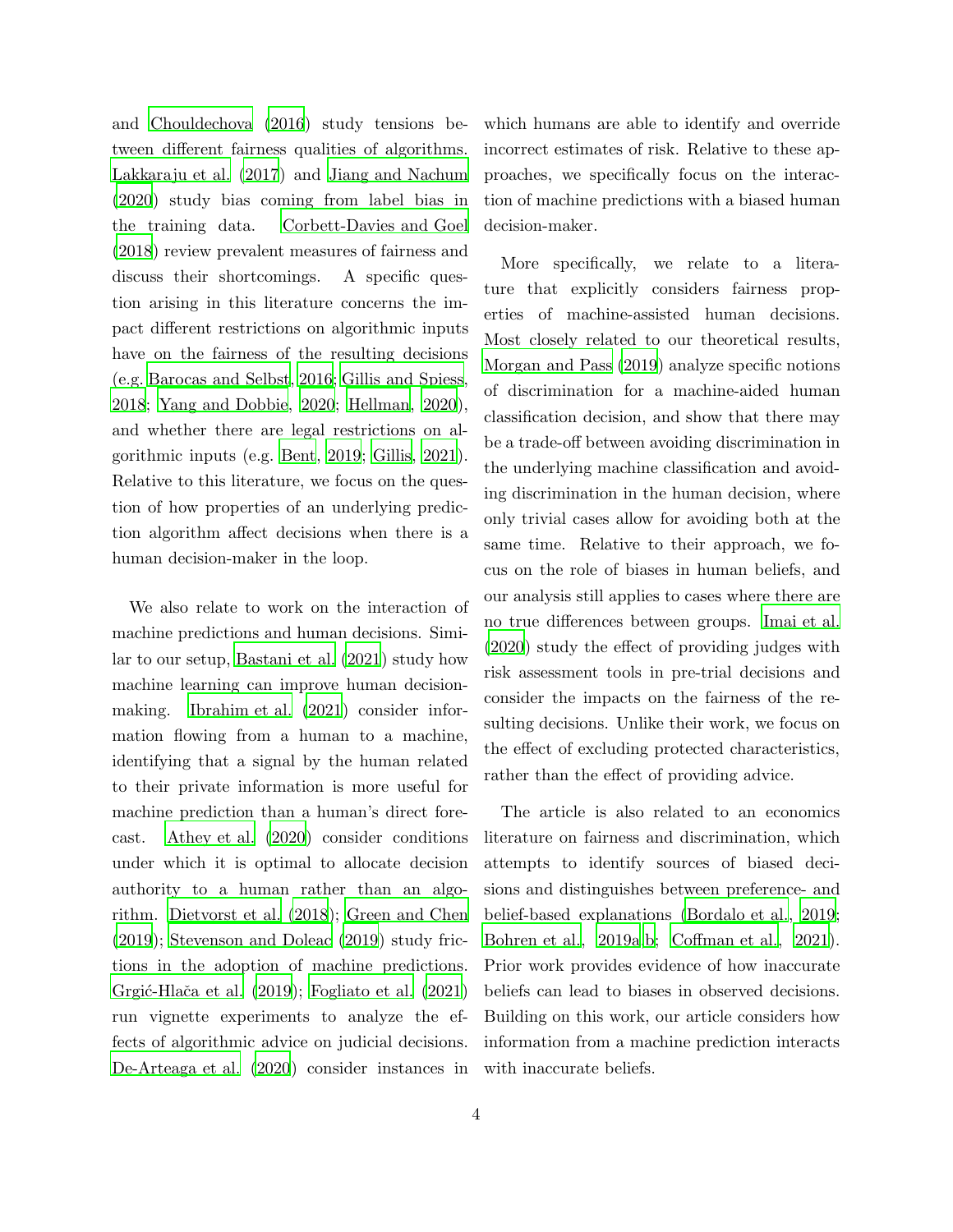Finally, we relate to work on the communication of statistical results, the statistics and optimization of learning optimal decisions, as well as information design. Most similar to our approach, [Andrews and Shapiro \(2021](#page-13-6)) model the communication of statistical results to a decision-maker, in the same way we model the machine-learning algorithm providing an input to the decision-maker's choice. Relative to this work, we focus specifically on the relationship of the inclusion of protected characteristics to disparities in decisions when beliefs are biased. A related literature on forming optimal decisions from training data also emphasizes the distinction between prediction and resulting decision (e.g. [Bertsimas and Kallus, 2020](#page-13-7)). More specifically, [Kleinberg et al. \(2018b](#page-15-8)) argue that fairness constraints should be imposed in the decision, rather than the prediction stage. [Canetti et al.](#page-14-15) [\(2019](#page-14-15)); [Mishler et al. \(2021](#page-15-9)) consider whether and how fairness can be achieved through postprocessing. Our information structure also resembles that of [Kamenica and Gentzkow \(2011\)](#page-15-10), who demonstrate how an informed sender with control of information can design a signaling scheme that influences the behavior of a decisionmaking receiver with misaligned preferences.

## 1.2 Structure of the article

<span id="page-4-0"></span>The remainder of this article proceeds as follows. [Section 2](#page-4-0) introduces our model. [Section 3](#page-6-0) demonstrates our main results in a stylized example before we generalize these results in [Section 4.](#page-8-0) In [Section 5](#page-10-0) we discuss some implications of our result. Finally, we consider extensions in [Section 6](#page-11-0) before concluding in [Section 7.](#page-13-8)

#### 2 Setup

For an instance  $(X, G)$ , we consider personalized decisions  $\hat{Y} = d(X, G)$  that may vary by features  $X$  and group identity  $G$ . Here, features X may comprise baseline characteristics available at the time the decision is taken, and the group identity G may encode additional sensitive attributes such as gender or ethnicity/race that may be subject to legal constraints or ethical considerations. A decision  $\hat{Y} = d(X, G)$  leads to loss  $\ell(\hat{Y}, Y)$ , where Y is the true label of the instance  $(X, G)$  that is unavailable at the time of the decision. For simplicity, we will focus here on a simple prediction decision  $\hat{Y} = d(X, G) \in \mathbb{R}$ relative to a true label  $Y \in \mathbb{R}$  with squared-error loss  $\ell(\hat{Y}, Y) = (\hat{Y} - Y)^2$ . We can think of this choice as an explicit prediction decision or an implicit assessment where loss approximates a consequence of the associated decision. We briefly mention binary decisions in [Section 6.](#page-11-0)

We assume that the true label  $Y|X=x, G=$ g has mean  $\mu(x,g)$  and variance  $\sigma_{x,g}^2$ . For tractability, we assume here that the variance is finite, constant, and known  $(\sigma_{x,g}^2 \equiv \sigma^2 > 0)$ , that the error term  $Y - \mu(x, g)|X = x, G = g$ is Normally distributed, that  $X$  has finite support, and that G is binary. The expected (outof-sample) loss (risk) of the decision rule d is  $\bar{r}_d =$  $E[\ell(d(X,G),Y)] = E[(d(X,G) - \mu(X,G))^2] +$  $\sigma^2$ . Writing  $r_d^0(x,g) = \mathbb{E}[\ell(d(X,G),Y)|X] =$  $x, G = g$  for the risk at  $(x, g)$  and  $r_d(x) =$  $E[\ell(d(X, G), Y)|X = x]$  for the average risk at x, we have that  $\bar{r}_d = \mathbb{E}[r_d^0(X, G)] = \mathbb{E}[r_d(X)].$ The risk expresses the accuracy of the decision.

In addition to the accuracy of the decision, we may also care about how the decision treats instances  $(X, G = 1), (X, G = 0)$  differently that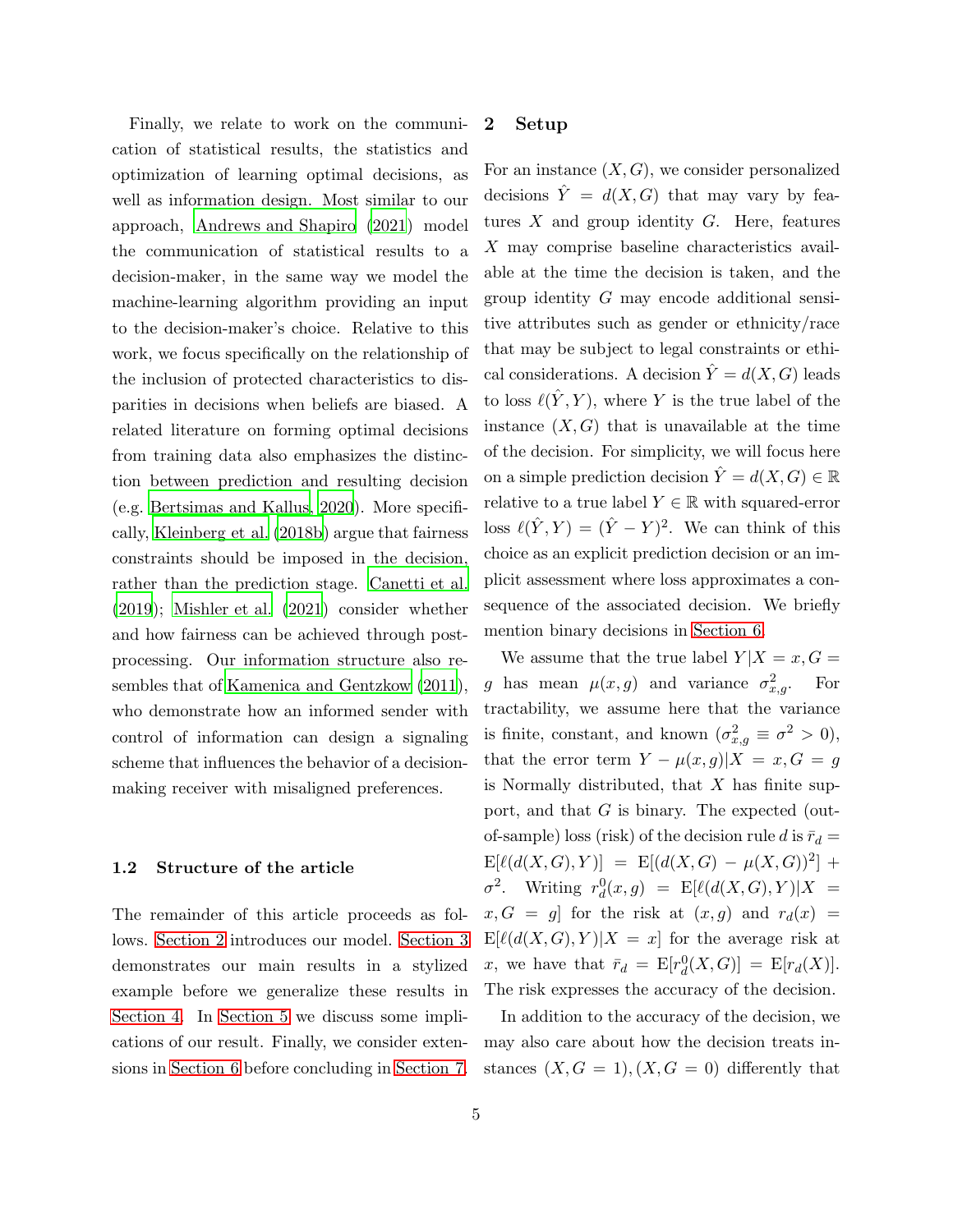vary only by their group identity. We define  $\Delta_d(x) = d(x, 1) - d(x, 0)$  as the decision disparity of decision rule d between group 1 and group 0, and write  $\bar{\Delta}_d = \mathbb{E}[\Delta_d(X)]$  for its average across instances.

Disparities  $\Delta_d(x)$  may be of interest when there are legal or ethical grounds for not treating people differently who only differ in their group membership. This may be true when the groundtruth discrepancies  $\Delta_{\mu}(x)$  are zero, and we are worried that an unfair decision introduces biases. But even when the true discrepancies are not zero – which could be due to omitted variables, different outcomes that reflect past or future discrimination, or a causal relationship – we may want to ensure that discrepancies are small to address biased data, correct institutional discrimination, or comply with legal restrictions. By considering disparities, we focus on conditional statistical parity as our notion of fairness; we briefly discuss extension to accuracy-based fairness concepts in [Section 6.](#page-11-0)

We assume that the decision  $d(x, g)$  is taken by a decision-maker with decision authority who has a belief (prior)  $\pi$  over the mean vector  $(\mu(x,g))_{x,q}$ . This belief incorporates any exante beliefs and prior data the decision-maker may have observed. In addition to this belief, the decision-maker also observes a machine prediction  $\hat{f}(X, G)$ , which for simplicity we assume comes from a training data of iid draws  $(Y_i, X_i)$  that are independent of the deployment data and independent of the decision-maker's prior (and not available to the decision-maker directly). Specifically, we consider the two pre-

dictions

$$
\hat{f}_{-}(x) = \frac{1}{n(x, 1) + n(x, 0)} \sum_{X_i = x} Y_i
$$

$$
\hat{f}_{+}(x, g) = \frac{1}{n(x, g)} \sum_{X_i = x, G_i = g} Y_i,
$$

,

where  $n(x, g)$  denotes the number of observations i with  $X_i = x, G_i = g$ . The first prediction does not vary with group identity, while the second one does. We discuss expanding to more complex functional forms in [Section 6](#page-11-0) below, but for now focus on these simple averages, which allow us to model learning by the agent.

We consider three decisions taken by the decision-maker to minimize average expected loss. First, we consider the decisions  $d_0$  that the decision-maker would take without access to any prediction. Second, we consider the decision  $d_-\$ the decision-maker would take when given access to the prediction  $f_-(X)$  for the instance  $(X, G)$ . Finally, we consider the analogous decision  $d_+$ given the more detailed prediction  $f_+(X, G)$ . We assume that the decision-maker minimizes expected loss  $\ell(X, G)$ , averaged over her prior.<sup>[1](#page-5-0)</sup> The three decisions are therefore

$$
d_0(x, g) = \mathcal{E}_{\pi}[\mu(x, g)],
$$
  

$$
\hat{d}_{-}(x, g) = \mathcal{E}_{\pi}[\mu(x, g)|\hat{f}_{-}(x)],
$$
  

$$
\hat{d}_{+}(x, g) = \mathcal{E}_{\pi}[\mu(x, g)|\hat{f}_{+}(x, g)].
$$

Note that  $\hat{d}_-(x, g), \hat{d}_+(x, g)$  are random variables

<span id="page-5-0"></span><sup>&</sup>lt;sup>1</sup>We assume that the decision-maker observes a single instance at a time, and at this point take into account only the prediction for this specific instance. In principle, the decision-maker could also learn from other predictions; however, we assume that the structure of the full prediction function is too complex for or not available to the decision-maker, and the decision-maker solely updates based on  $\hat{f}(X, G)$ . We discuss extensions in [Section 6.](#page-11-0)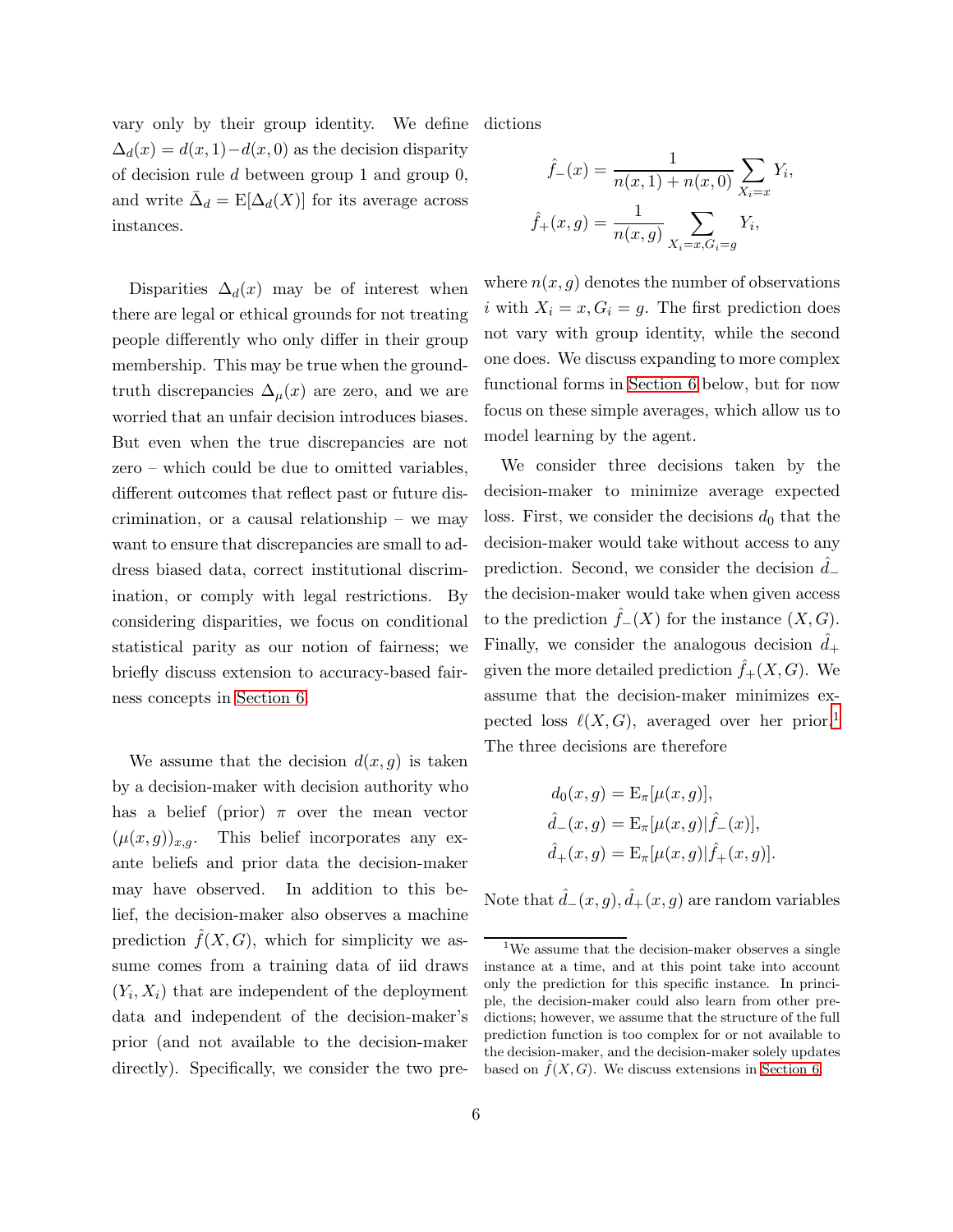since they depend on the training data, even for fixed  $x, q$ .

We are interested in the relative accuracy and disparities of these three decisions of the decision-maker, and compare them to applying the machine predictions directly. While not explicitly discussed in the results below, combining human priors with machine predictions can improve the accuracy of decisions by combining information even when not enforced by institutional constraints. In the main part of this article, however, we take human decision-authority as given and focus on comparing  $d_0, \hat{d}_-, \hat{d}_+,$ rather than whether one should or should not delegate a given decision to a human decisionmaker, a machine, or human-assisted machine, or a machine-assisted human.

## <span id="page-6-0"></span>3 Illustration in a simple example

We begin by considering a simple example in which we focus on instances with  $X = x$  fixed (so that the only variation is the information about group membership  $G$ , so for simplicity we drop the x subscripts and inputs in this section. For this simple example, we assume

- $\circ Y|G = g \sim \mathcal{N}(\mu(g), \sigma^2)$  drawn independently upon realization of G, and write  $\Delta_{\mu} = \mu(1) - \mu(0)$  and  $\bar{\mu} = \frac{\mu(1) + \mu(0)}{2}$  $\frac{+\mu(0)}{2};$
- o the decision-maker holds a prior belief  $\pi$ that  $\mu(g) \sim \mathcal{N}(\beta(g), \tau^2)$ , that these distributions are independent across  $g$ , and write  $\delta = \beta(1) - \beta(0)$  and  $\overline{\beta} = \frac{\beta(1) + \beta(0)}{2}$  $\frac{1}{2}$ ;
- the group distribution is  $P(G = 1) = \frac{1}{2}$ ;
- we have training data with  $n(1) = \frac{n}{2} = n(0)$ .

In [Section 4,](#page-8-0) we will drop these distributional assumptions about beliefs and generalize the main insights from the example.

Under these assumptions, the machine predictions are given by

$$
\hat{f}_+(g) = \frac{2}{n} \sum_{G_i=g} Y_i
$$
,  $\hat{f}_- = \frac{1}{n} \sum_{i=1}^n Y_i$ ,

and the decision-maker's optimal decisions are

$$
d_0(g) = \mathcal{E}_{\pi}[\mu(g)] = \beta(g) = \bar{\beta} + \frac{2g - 1}{2}\delta,
$$
  

$$
\hat{d}_{-}(g) = \mathcal{E}_{\pi}[\mu(g)|\hat{f}_{-}] = \frac{\sigma^2 \bar{\beta} + \frac{\tau^2}{2} \sum_{i=1}^n Y_i}{\sigma^2 + n\frac{\tau^2}{2}} + \frac{2g - 1}{2}\delta,
$$
  

$$
\hat{d}_{+}(g) = \mathcal{E}_{\pi}[\mu(g)|\hat{f}_{+}(g)] = \frac{\sigma^2 \beta(g) + \tau^2 \sum_{G_i = g} Y_i}{\sigma^2 + \frac{n}{2}\tau^2}.
$$

The decisions  $\hat{d}_-$  and  $\hat{d}_+$  have an intuitive structure. When given access to  $\hat{f}_+(g)$  the decision-maker combines their prior of  $\mu(g)$  with a normal signal of  $\mu(g)$  whose accuracy is a function of sample size and prior variance. We can find the resulting posterior expectation  $\hat{d}_{+}(g)$  through inverse-variance weighting. The decision-maker who only observes  $\hat{f}_-$ , on the other hand, updates about the average  $\bar{\mu}$  =  $\mu(1)+\mu(0)$  $\frac{f(\mu)}{2}$  (first term), but not about the difference  $\Delta_{\mu} = \mu(1) - \mu(0)$  (second term), which is orthogonal in this specific example.

For this example, [Table 1](#page-7-0) lists the resulting expected risks and disparities, which are both taken as averages over the training sample given the true values of  $\mu(1), \mu(0)$  and at the given  $X = x$ , in terms of ground truth  $\Delta_{\mu}, \bar{\mu}$ , beliefs  $\delta, \bar{\beta}$ , noise  $\sigma^2$ , prior variance  $\tau^2$ , and sample size n. We first summarize the features of the example in terms of expected disparities; we will generalize these findings and drop expectations in the next section below.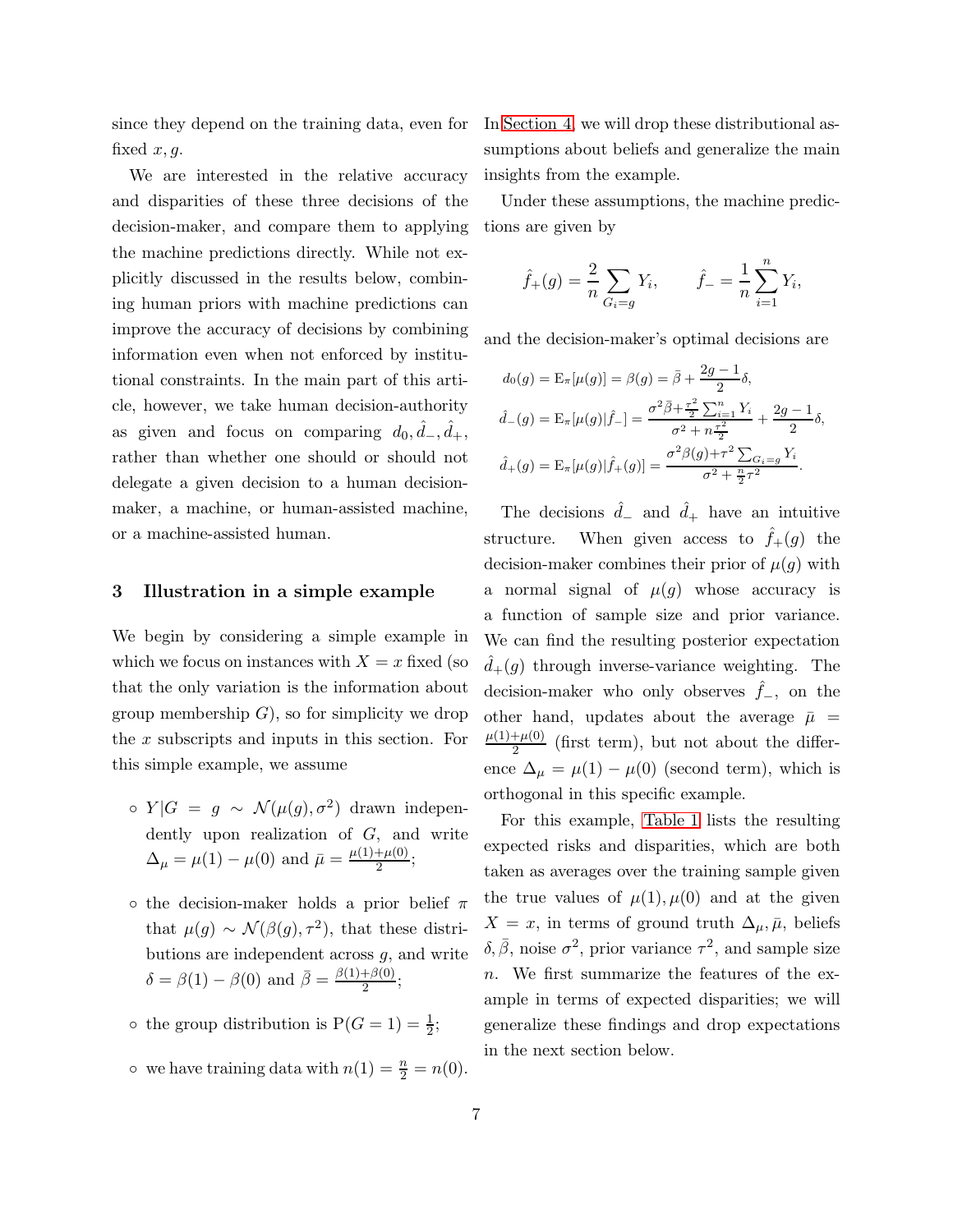| $\hat{d}$   | $E[\Delta_{\hat{d}}]$                                                                   | $E r_{\hat{d}} $                                                                                                                                                                                                                    |
|-------------|-----------------------------------------------------------------------------------------|-------------------------------------------------------------------------------------------------------------------------------------------------------------------------------------------------------------------------------------|
|             |                                                                                         | $\frac{\Delta_{\mu}^{2}}{4}+\sigma^{2}\left(1+\frac{1}{n}\right)$                                                                                                                                                                   |
| $\hat{f}_+$ |                                                                                         | $\sigma^2(1+\frac{2}{n})$                                                                                                                                                                                                           |
| $d_0$       | δ                                                                                       | $(\bar{\mu} - \bar{\beta})^2 + \frac{(\Delta_{\mu} - \delta)^2}{4} + \sigma^2$                                                                                                                                                      |
| $\hat{d}$   | δ                                                                                       | $\frac{\sigma^4(\bar\mu-\bar\beta)^2}{(\sigma^2+\frac{n}{2}\tau^2)^2}+\frac{(\Delta_\mu-\delta)^2}{4}$<br>$+\sigma^2\left(1+\frac{n\tau^4}{4(\sigma^2+\frac{n}{2}\tau^2)^2}\right)$                                                 |
| $\hat{d}_+$ | $\frac{\sigma^2 \delta + \frac{n}{2} \tau^2 \Delta_\mu}{\sigma^2 + \frac{n}{2} \tau^2}$ | $\sigma^4\left((\bar{\mu}-\bar{\beta})^2+\frac{(\Delta_\mu-\delta)^2}{4}\right)$<br>$\left(\sigma^2+\frac{n}{2}\tau^2\right)^2$<br>$\phantom{1+\frac{1}{2}}+\sigma^2\left(1+\frac{n\tau^4}{2(\sigma^2+\frac{n}{2}\tau^2)^2}\right)$ |

<span id="page-7-0"></span>Table 1: Disparities and risks in the example

<span id="page-7-1"></span>Remark 1 (Disparity reversal in the example). If the human decision-maker ex-ante believes that the disparity is larger than it actually is,  $\delta > \Delta_{\mu} \geq 0$ , then

$$
\Delta_{\hat{d}_-} = \Delta_{d_0} = \delta > \mathcal{E}[\Delta_{\hat{d}_+}],
$$

while for the underlying predictions

$$
\Delta_{\hat{f}_-} = 0 \leq \mathcal{E}[\Delta_{\hat{f}_+}].
$$

Hence, in this example, the usual ordering of disparities is reversed. Under the automated approach that implements  $\hat{f}_-, \hat{f}_+$  directly, inclusion of g allows for differentiated action. Thus  $\hat{f}_-$  will not exhibit disparity in the actions it takes while  $f_{+}$  will on average separate its decisions by  $\Delta_{\mu}$ . Since the human decision-maker does not update about disparities when given access only to  $f_-,$ the prior disparity persists, leading to excess disparity. Giving the biased decision-maker access to  $f_{+}$ , on the other hand, reduces disparities relative to the unaided decision-maker  $(d_0)$  as well as the decision-maker who only sees  $\hat{f}_-$ .

We next inspect the relationship of disparities and accuracy. Fairness and accuracy are sometimes seen as representing a trade-off when considering the inclusion of protected characteristics; we show that this trade-off may disappear under our model of machine-assisted human decisions, and already for pure automation will depend on the bias–variance trade-off in training.

<span id="page-7-2"></span>Remark 2 (Trade-off reversal in the example). For  $\xi = \frac{2\sigma}{\sqrt{r}}$  $\frac{\sigma}{n}$  and  $\delta$  >  $\Delta_{\mu} + \frac{2\tau\sigma}{\sqrt{n\tau^2 + 1}}$  $\frac{2\tau\sigma}{n\tau^2+4\sigma^2}$ , we find that:

1. Trade-off regime. If  $\Delta_{\mu} > \xi$  then there is a disparity–accuracy trade-off for automation,

$$
|\Delta_{\hat{f}_+}(x)|>|\Delta_{\hat{f}_-}(x)|\ a.s.,\quad {\bf E}[r_{\hat{f}_+}]<{\bf E}[r_{\hat{f}_-}],
$$

which disappears for assistance,

$$
\Delta_{\hat{d}_+}(x) < {\rm E}[\Delta_{\hat{d}_-}(x)], \ \ {\rm E}[r_{\hat{d}_+}] < {\rm E}[r_{\hat{d}_-}].
$$

2. Dominance regime. If  $0 \leq \Delta_{\mu} < \xi$  then there is no trade-off for either decision, and

$$
\begin{split} |\Delta_{\hat{f}_+}(x)|&>|\Delta_{\hat{f}_-}(x)|\ a.s.,\quad \mathbf{E}[r_{\hat{f}_+}]>\mathbf{E}[r_{\hat{f}_-}],\\ \Delta_{\hat{d}_+}(x)&<\mathbf{E}[\Delta_{\hat{d}_-}(x)],\qquad \mathbf{E}[r_{\hat{d}_+}]<\mathbf{E}[r_{\hat{d}_-}]. \end{split}
$$

When the sample size is large enough (and thus  $\xi$  small) relative to the disparity in the data, including the group identity in prediction makes the automated decision more accurate at the cost of disparity, while the exclusion of information makes both disparity and accuracy worse for assistance. If true disparities are very small, then even for automation there is no trade-off between these two goals. By excluding group information, the automated rule reduced variance more than it increases loss due to (statistical) bias. In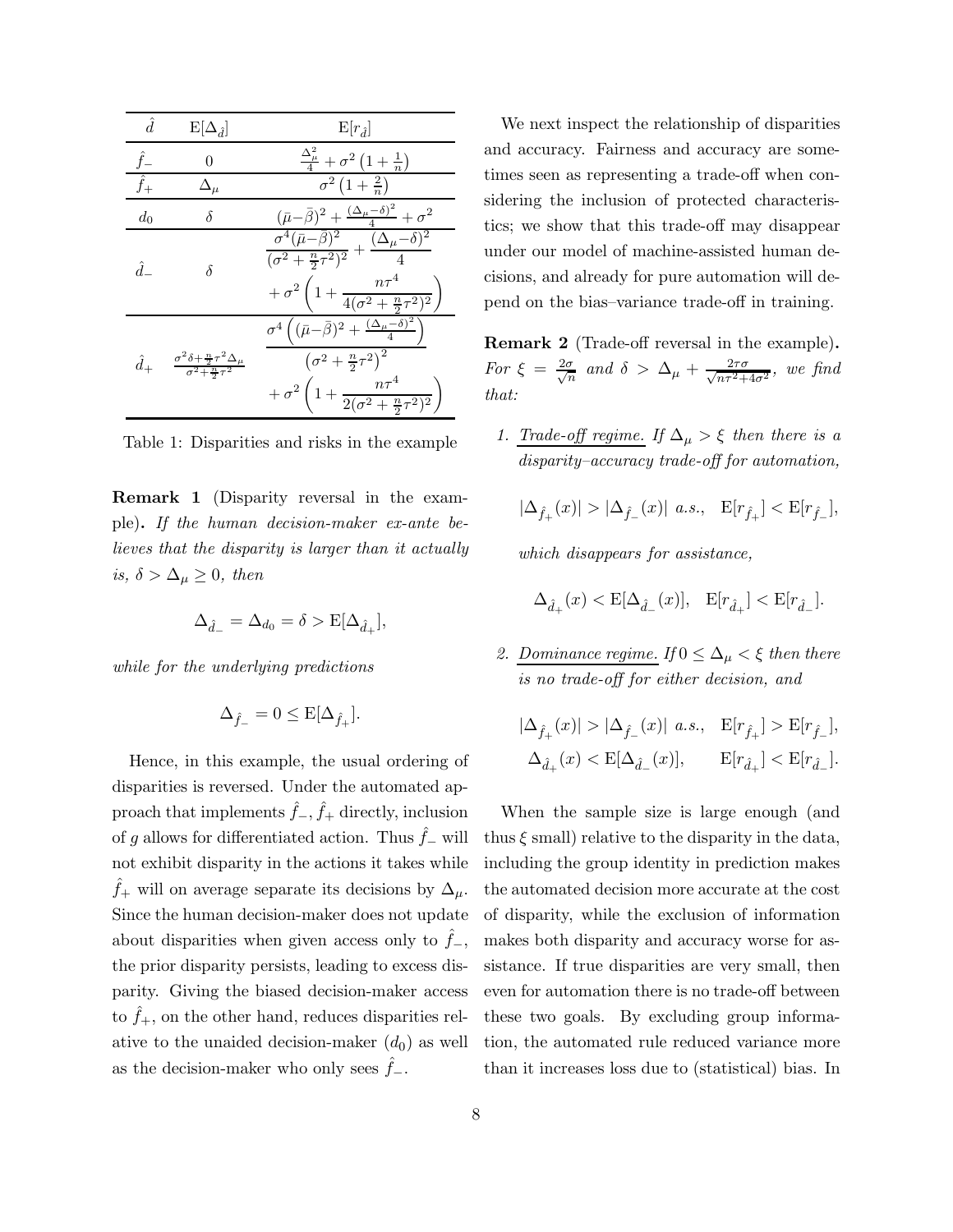cases where the the prior disparity is very close to the true disparity in the data in the sense that  $\Delta_{\mu} < \delta < \Delta_{\mu} + \frac{2\tau\sigma}{\sqrt{n\tau^2 + \mu^2}}$  $\frac{2\tau\sigma}{n\tau^2+4\sigma^2}$ , the assisted human decision even exhibits the reverse of the usual trade-off, where exclusion of group information increases disparity and accuracy.

## <span id="page-8-0"></span>4 Main results

In this section, we analyze general patterns in the disparities (and accuracy) in the model from [Section 2.](#page-4-0) As a baseline, we first consider the direct implementation of the predictions  $\hat{f}_+$ ,  $\hat{f}_-$ . For our main results, we then consider decisions  $\hat{d}_+$ ,  $\hat{d}_-$  by the human decision-maker. Throughout, we hold the X covariate fixed,  $X = x$ , as we evaluate the decision-rule, which is without loss in our framework.

If we directly implemented the machine predictions  $f_+(x, g)$  (which varies by group) and  $f_-(x)$  (which ignores group membership), we note that disparities would trivially be

$$
\Delta_{\hat{f}_-}(x) = 0, \qquad \mathbf{E}[\Delta_{\hat{f}_+}(x)] = \Delta_{\mu}(x)
$$

(with expectations over the training data), and

$$
|\Delta_{\hat{f}_+}(x)| > |\Delta_{\hat{f}_-}(x)| = 0 \tag{1}
$$

almost surely, since  $\hat{f}_+$  can vary by group, while  $\hat{f}_-$  does not. Often, these difference in discrepancy are seen as one side of a trade-off with accuracy, where the more disparate rule is also more accurate; we note that if we take the perspective that  $\hat{f}_-, \hat{f}_+$  are learned from training data then there is not necessarily a trade-off:

<span id="page-8-2"></span>Remark 3 (Trade-off vs dominance regimes for machine decisions). For ever  $x$  and sample sizes  $n(x, 1), n(x, 0) > 0$  there exists an  $\xi > 0$  such that:

1. *Trade-off regime.* If 
$$
|\Delta_{\mu}(x)| > \xi
$$
, then  

$$
\left|\Delta_{\hat{f}_+}(x)\right| > |\Delta_{\hat{f}_-}(x)| \ a.s.,
$$

$$
\mathbf{E}[r_{\hat{f}_+}(x)] < \mathbf{E}[r_{\hat{f}_-}(x)].
$$

2. Dominance regime. If 
$$
|\Delta_{\mu}(x)| < \xi
$$
, then

$$
\left|\Delta_{\hat f_+}(x)\right| > |\Delta_{\hat f_-}(x)| \ a.s.,
$$
  
 
$$
\mathrm{E}[r_{\hat f_+}(x)] > \mathrm{E}[r_{\hat f_-}(x)].
$$

In other words, when the true disparity in outcomes between the two groups is small, then there is no trade-off between increasing accuracy and increasing disparities; in that case, ignoring group identity and learning jointly serves as a form of regularization that improves predictions in this simple learning framework.

We now turn to human decisions with machine assistance, where we investigate the interplay between decision-maker biases and the nature of machine assistance. Specifically, we assume that the decision-maker, while aiming to maximize accuracy, may have biased beliefs about the relative means of the two groups, which we express by (excess) disparity in their prior. To formalize our assumption, it will be helpful to define as

<span id="page-8-1"></span>
$$
\bar{\mu}(x) = \frac{n(x, 1)\mu(x, 1) + n(x, 0)\mu(x, 0)}{n(x, 1) + n(x, 0)}
$$

the average of instances with  $X = x$  in the training data.

**Assumption 1** ( $\delta$ -disparate beliefs). The decision-maker's belief  $\pi$  about means at  $X = x$ assumes that there is a disparity of at least  $\delta > 0$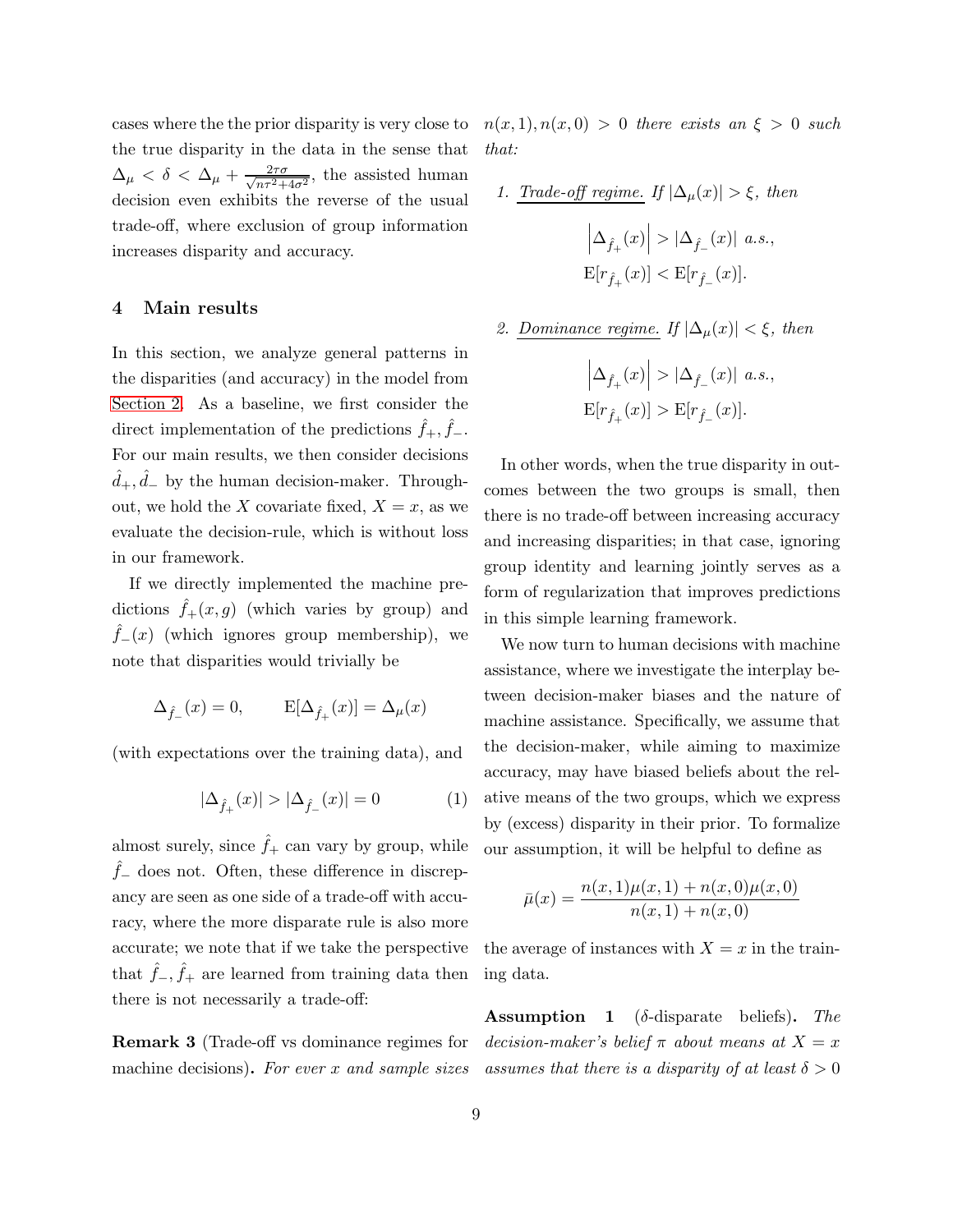between groups  $g = 1$  and  $g = 0$ ,

$$
\mathbf{E}_{\pi}[\mu(x,1)-\mu(x,0)|\bar{\mu}(x)] \geq \delta.
$$

In this assumption, we condition on the average  $\bar{\mu}(x)$  to rule out cases where beliefs about the difference  $\mu(x, 1) - \mu(x, 0)$  in means are overwhelmed by updates about the average  $\bar{\mu}(x)$ . We also make a regularity assumptions about the prior, in addition to Normal error terms in [Section 2.](#page-4-0)

Assumption 2 (Finite prior moments). For all  $(x, g), E_{\pi}[|\mu(x, g)|] < \infty.$ 

Under these assumptions, we  $\pi$ -almost surely obtain a reversal in disparities of  $\hat{d}_-$  and  $\hat{d}_+$ , relative to  $\hat{f}_-$  and  $\hat{f}_+$ :

<span id="page-9-0"></span>**Theorem 1** (Disparity reversal). Assume that the decision-maker has  $\delta$ -disparate beliefs, that the regularity conditions hold, and that  $0 \leq$  $\Delta_{\mu}(x) < \delta$ . Then  $\pi$ -almost surely for every  $\eta > 0$ there exists some  $N$  such that with probability (over draws of the training data) at least  $1 - \eta$ we have

$$
\Delta_{\hat{d}_+}(x) < \delta \le \Delta_{\hat{d}_-}(x), \Delta_{d_0}(x)
$$

whenever  $n(x, 1), n(x, 0) \geq N$ .

The statement holds for a set of true means  $\mu$  that have prior probability one, which may exclude areas of the parameter space that the human decision-maker rules out ex-ante. Specifically, the conclusion of the theorem may fail to hold when the decision-maker has a dogmatic prior that cannot be overcome by the data.

The intuition behind this result is straightforward: If the decision-maker is biased in the sense that they overestimate the disparity relative to the data, then a prediction that does not vary by group preserves that disparity, while separate predictions help overcome it. Relative to the machine baseline in [\(1\)](#page-8-1), the disparity is reversed; including protected characteristics increases disparities in automation, while reducing bias relative to the no-assistance and  $f_$ –assisted decisions of the human decision-maker.

<span id="page-9-1"></span>Corollary 1 (Disparity reordering). Under the conditions of [Theorem 1](#page-9-0) with  $\Delta_{\mu}(x) \geq 0$ , with probability at least  $1 - \eta$ 

$$
\frac{|\Delta_{\hat{d}_-}(x)|}{|\Delta_{\hat{d}_0}(x)|}\;\Bigg\}>\Bigg\{\;\frac{|\Delta_{\hat{d}_+}(x)|}{|\Delta_{\hat{f}_+}(x)|}\;\Bigg\}>|\Delta_{\hat{f}_-}(x)|.
$$

When there is a trade-off between disparity and accuracy in the case where the machine prediction is directly implemented, then this tradeoff is eliminated in large samples as we move from automation to assistance.

<span id="page-9-2"></span>Theorem 2 (Trade-off reversal). Assume that the decision-maker has  $\delta$ -disparate beliefs, that the regularity conditions hold, and that  $0 <$  $\Delta_{\mu}(x) < \delta$ . Then  $\pi$ -almost surely for every  $\eta > 0$ and  $\zeta \in (0, \frac{1}{2})$  $\frac{1}{2}$  there exists some M such that with probability (over draws of the training data) at least  $1 - \eta$  we have that

$$
\Delta_{\hat{d}_+}(x) < \Delta_{\hat{d}_-}(x) \text{ and}
$$
\n
$$
r_{\hat{d}_+}(x) < r_{\hat{d}_-}(x)
$$

while

$$
\Delta_{\hat{f}_+}(x) > \Delta_{\hat{f}_-}(x) \text{ and}
$$
  

$$
r^0_{\hat{f}_+}(x, g) < r^0_{\hat{f}_-}(x, g) \text{ for } g \in \{0, 1\}
$$

whenever  $\zeta \leq \frac{n(x,0)}{n(x,0)+n(x,1)}, \frac{n(x,1)}{n(x,0)+n(x,1)} \leq 1-\zeta$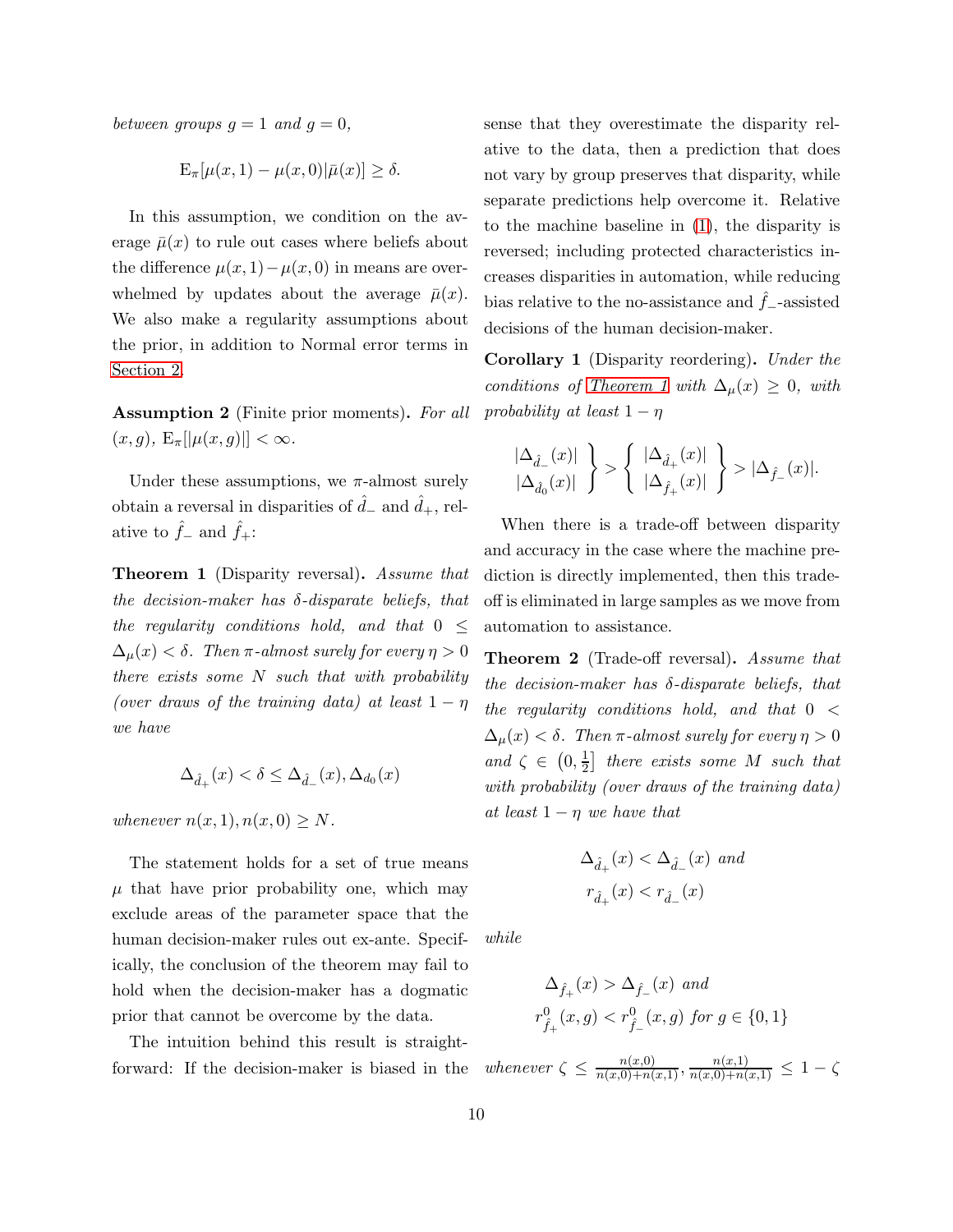and  $n(x, 0) + n(x, 1) \geq M$ .

Hence, not only does incorporating the biased human decision-maker reverse the intuition around the effect of the inclusion of group information in prediction functions. Taking into account the interaction of prediction and human bias also negates the usual trade-off between accuracy and disparity.

## <span id="page-10-0"></span>5 Interpretation and implications

In the previous section, we showed that considering a biased decision-maker who is assisted by a prediction algorithm may reverse the effect of including protected characteristics in the prediction: While an algorithm that does not differentiate by protected characteristics may reduce disparities when applied directly ("automation"), excluding group information may not be effective or even counterproductive for reducing disparities when the algorithm provides an input to human decision-making ("assistance"). In this section, we consider implications of this result for the debate around the use of protected characteristics in algorithms and the evaluation of algorithmic properties in context.

#### 5.1 Use of protected characteristics

Excluding characteristics from consideration by a machine-learning algorithm – only in deployment or in training and deployment – is sometimes considered a way to assure that people with otherwise similar features are treated similarly.[2](#page-10-1) Our results show that this is not nec-

essarily true for machine-assisted human decisions and thus provides a potential rationale for including protected characteristics. However, there are other economic, legal, and ethical considerations around the inclusion of protected information that we do not model and may lead to different conclusions, including bias in existing data, biased preferences (as opposed to beliefs) of the agent, dogmatic beliefs that are hard to overcome with data, and limited rationality that prevents the agent from updating towards less biased choices. We review some of these extensions in [Section 6](#page-11-0) below.

While our analysis remains limited to the specific case of a human with a biased prior, the formal results clarify that studying the properties of machine-assisted human decisions requires careful consideration of the role of the human decision-maker and the context in which the decision takes place. In particular, we document that in a standard model of choice under uncertainty, properties of the prediction function do not directly translate into analogous properties of resulting decisions (similar to the work of [Andrews and Shapiro, 2021](#page-13-6), for reporting statistical results to a decision-maker), and that a naive application of existing results may have unintended consequences when applied to machineassisted human decisions.

## 5.2 Fairness in context

Our results clarify that determining the fairness, bias, and impact of algorithmic decision requires going beyond the properties of a prediction rule in isolation. Specifically, in the chain from data

<span id="page-10-1"></span><sup>2</sup>A growing literature questions the exclusion of group information because it may be ineffective [\(Gillis and Spiess, 2018;](#page-14-4) [Gillis](#page-14-6), [2021](#page-14-6)) or even counterproductive [\(Kleinberg et al.](#page-15-8), [2018b\)](#page-15-8). We focus here on the

direct effects of exclusion on differences in decisions even in the simple case where exclusion would be effective for automation.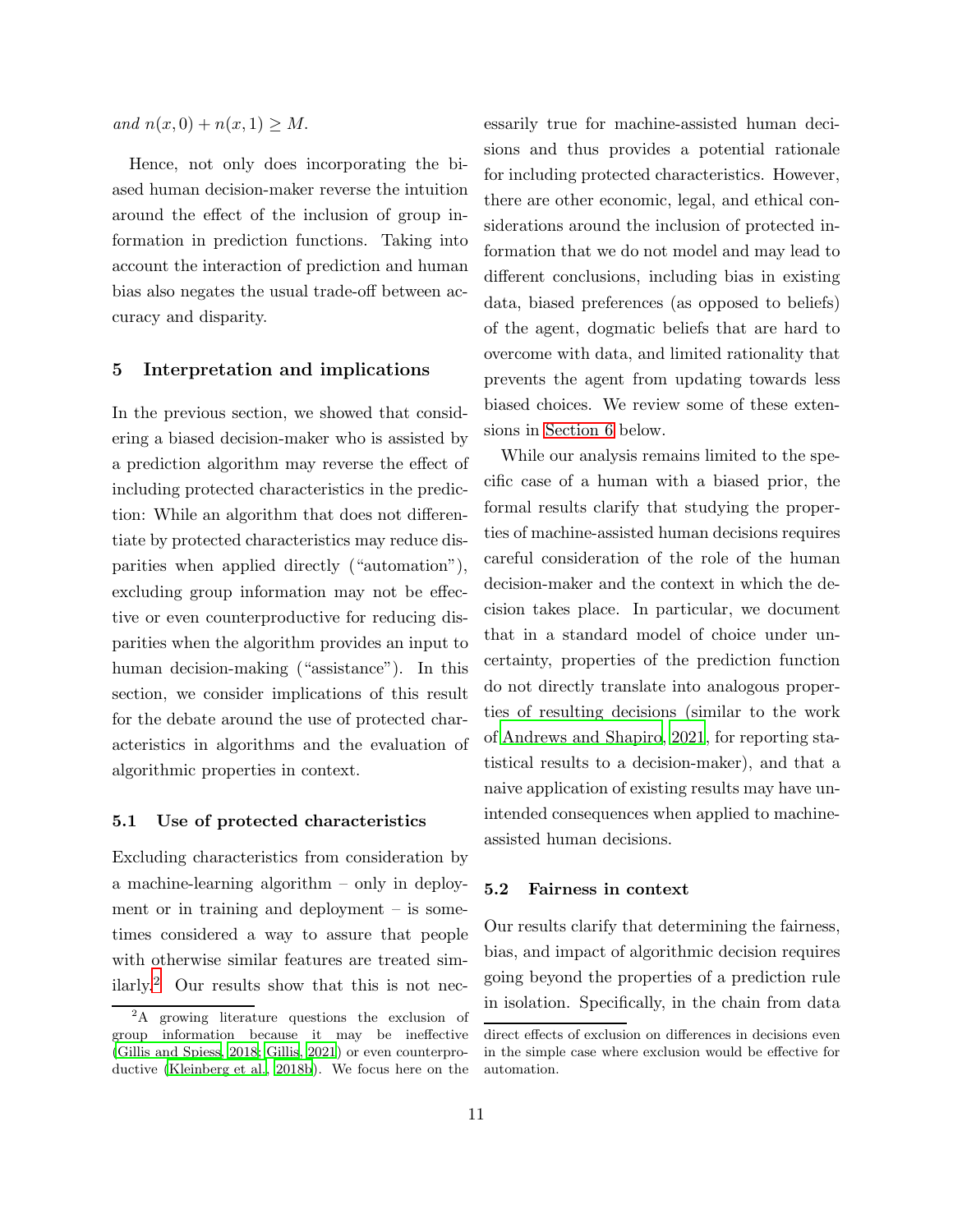to prediction to decision [\(Figure 1\)](#page-11-1), biases in the data and properties of predictions rules are not the only factors that shape the properties of the resulting decisions. The process by which data is transformed into a prediction function (the algorithm) and how predictions are used to make decisions (in our case, the human decisionmaker with their beliefs) shape the properties of the decision. For example, [Remark 3](#page-8-2) shows that the training process (in this case, the signal-tonoise ratio in the data and implicit regularization) matters for the relationship between accuracy and disparity. Our main result then shows that the mapping from prediction function to human decisions is non-trivial and may likewise alter commonly assumed trade-offs.

$$
\text{data} \xrightarrow{\text{algorithm}} \text{prediction} \xrightarrow{\text{human}} \text{decision}
$$

<span id="page-11-1"></span>

The need to consider properties of algorithmic decisions in their proper context often requires extending current frameworks that narrowly focus on the properties of static decision rules without modelling how they are learned from data or leveraged to take decisions. In this article, we instead highlight cases in which an analysis of fairness relies on a view of the whole process by which data and human beliefs are turned into decisions. While this framework still falls short of modelling the additional historical, institutional, and dynamic context that may be required to describe equilibrium outcomes and their welfare implications, we hope to highlight the value of analyzing critical properties of algorithmic decisions in their context.

## 6 Extensions and open questions

Our current model remains limited to prediction decisions by a rational decision-maker with biased beliefs, where predictions are provided by simple averages from unbiased training data. In this section, we briefly discuss extensions to our approach that aim to make the analysis more complete and applicable.

#### 6.1 Binary decisions

Many of the assisted decisions studied in the fairness literature, such as employment, pretrial release, and lending, are binary rather than continuous. To convert between real valued parameters and binary (or discrete) decisions, thresholds are commonly used. In these cases, we can distinguish between an algorithm's prediction, for example a defendant's risk score for recidivism, and the decision itself, such as whether to release a defendant on bail. Even when a prediction is used automatically in decision-making, this implicitly assumes the use of a decision rule that translates the prediction to a decision, such as a risk threshold below which defendants are released. We have chosen prediction decisions with a continuous true label for convenience. While we do not expect the main takeaways to change when applied to binary decisions based on threshold rules, we see a more complete treatment that formally includes binary decisions as a natural next step in the analysis.

## 6.2 Biased preferences

<span id="page-11-0"></span>Throughout this work we have assumed that both the decision-maker and algorithm designer are aligned in the goal of minimizing risk. As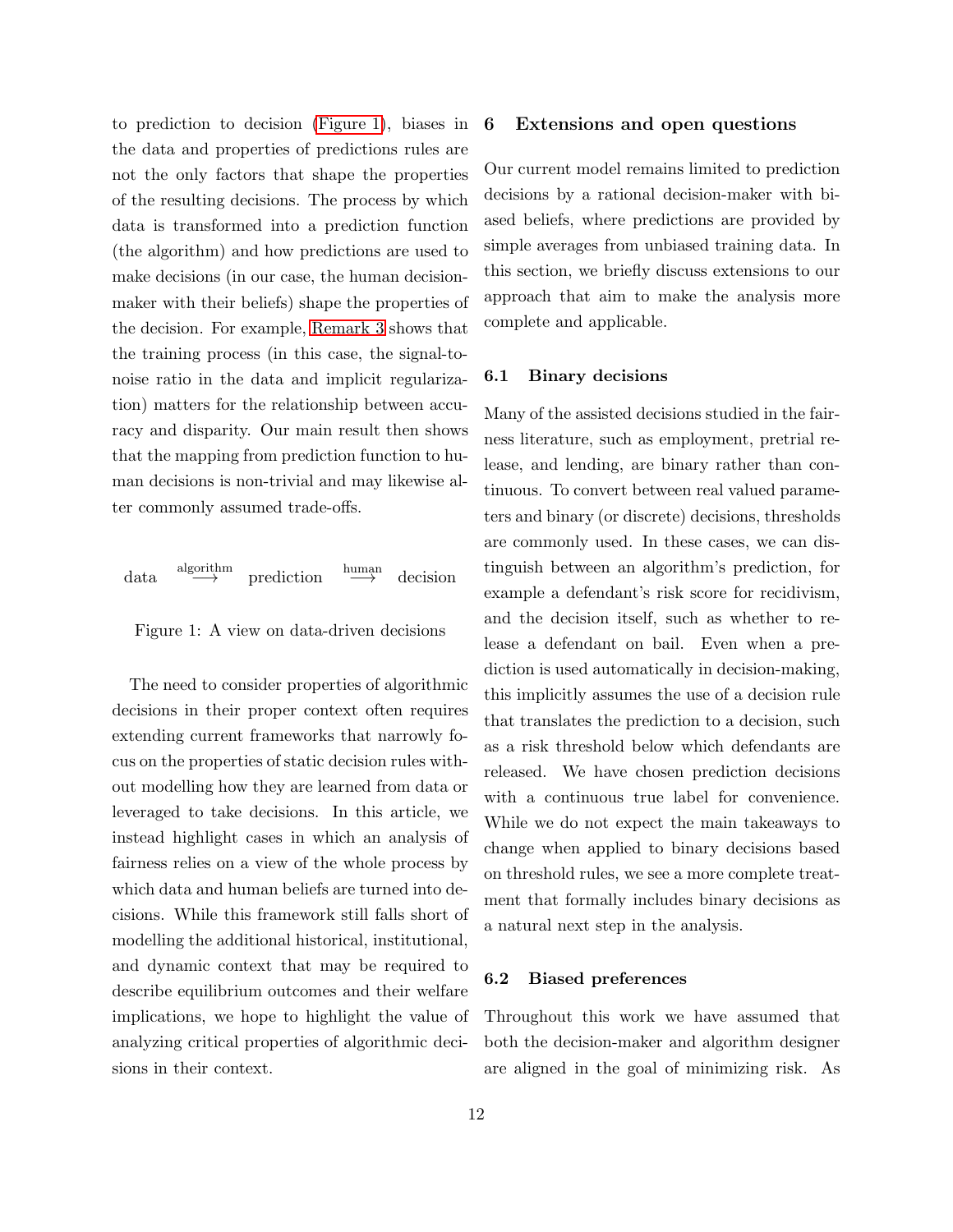[Kamenica and Gentzkow \(2011](#page-15-10)) show, if there are misaligned preferences, the algorithm designer has the potential to improve the decisions taken by designing the structure of the information revealed to the decision-maker. An interesting extensions is the optimal design of algorithms for cases where the source of bias is preference misalignment, rather than belief bias.

#### 6.3 Biased data, biased equilibria

In our model, we have assumed that the training data provides unbiased signals of some groundtruth label of interest. But when the data itself is biased then the exclusion of protected characteristics may correct for biases and lead to more accurate predictions. Relatedly, the data may itself be the result of decisions by algorithms and (biased) decision-makers, leading to biased conclusions that may sustain discriminatory equilibria. Modelling biases in the data itself is therefore an important extension of our current model.

# 6.4 Machine learning beyond simple averages, and transparency

Our model utilizes simple averages to model machine-learning algorithms, which are easy to interpret statistically and can provide a clear answer to the problem of information transfer we wish to solve. An important extension of this work is to model more complex regularization schemes. Information between types  $(x', g')$  and  $(x, g)$  could be averaged if they draw from Y from similar distributions. Such data combination could happen adaptively.

Modelling such an extension faces at least two challenges that we side-step in our current results. First, pointwise predictions could then contain information about other parts of the distribution, including direct information about differences between groups. Second, more complex algorithms pose the question of transparency and whether the decision-maker in our model would be able to understand the algorithm well enough to update optimally. Here, both transparent and intransparent algorithms could have advantages.

#### 6.5 Noisy decisions

A fundamental problem when modeling human decision-making is the inconsistency in their actions taken under seemingly similar conditions. For example, [Kleinberg et al. \(2018a](#page-15-11)) find that (less noisy) predictions of (noisy) human decisions may outperform the latter in judicial decisions. While our current model assumes that decisions given data and features are not stochastic, our model extends naturally to noisy decisions.

# 6.6 Alternative notions of fairness, disparities in accuracy

We have focused so far on conditional statistical parity in predictions as our measure of fairness. However, disparities are only one way of expressing unfair decisions; for example, we may also be interested in differences in the accuracy of decisions across groups. Discussing fairness measures based on mistakes becomes particularly relevant as we move from prediction to binary decisions. For example, [Morgan and Pass \(2019](#page-15-7)) consider equalized odds as a notion of fair treatment by the machine in their model of computerassisted decision-making. The fact that different notions of fairness cannot be achieved simultaneously [\(Kleinberg et al.](#page-15-2), [2016](#page-15-2); [Chouldechova,](#page-14-0)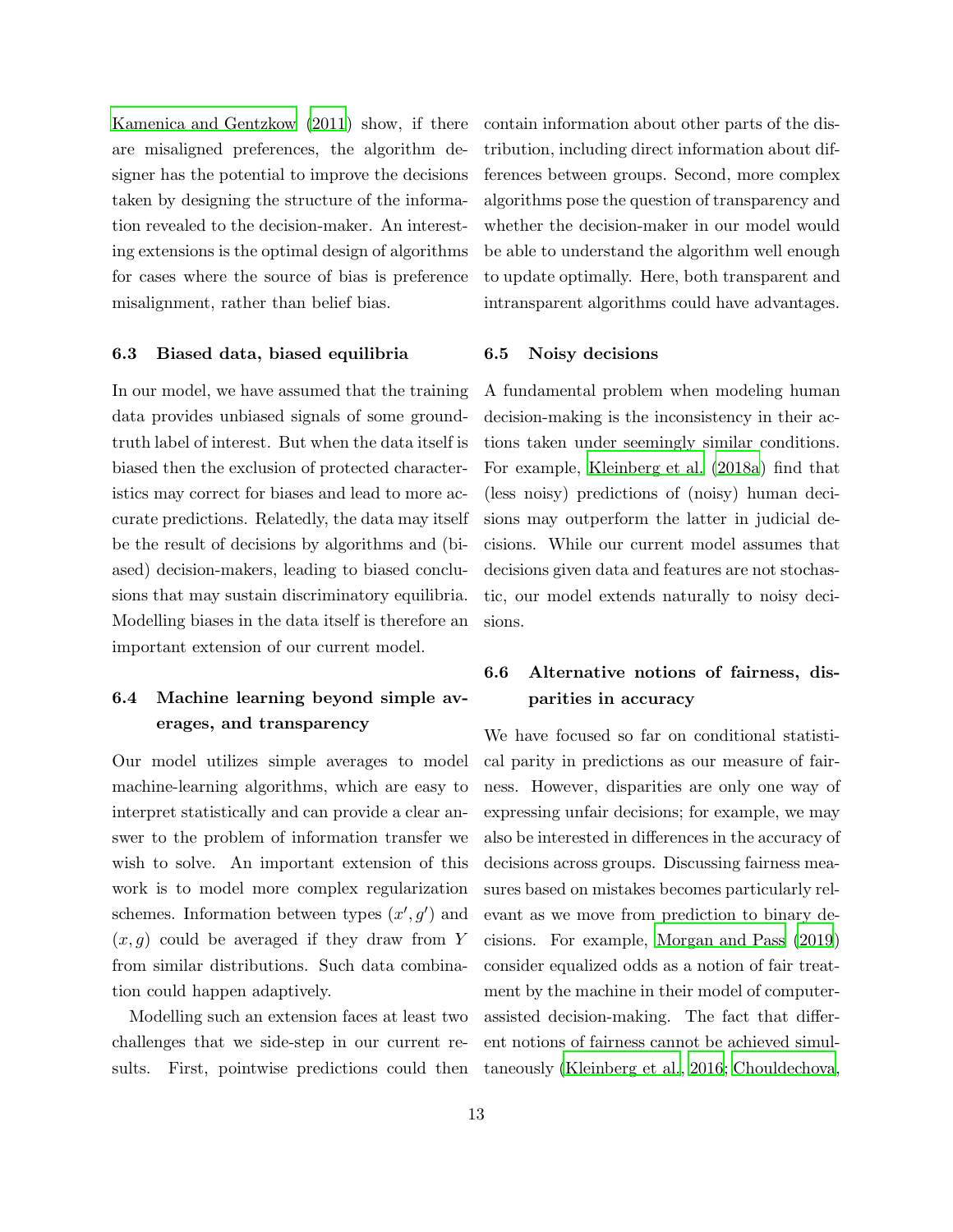[2016\)](#page-14-0) suggests that the conclusions we would draw in our model could depend on the specific measure we consider.

#### 6.7 Distributional assumptions

In our model from [Section 2,](#page-4-0) we currently assume that error terms are Normally distributed with fixed variance, which ensures that the error terms themselves are not informative about the means. (The prior belief, on the other hand, does not generally have to be Normal.) We conjecture that the assumptions of Normality can be replaced by a more general class of smooth distributions. Likewise, we believe that the restriction that the main results hold  $\pi$ -almost surely can be weakened to holding for any true mean vector inside an open set that has strictly positive prior probability, under regularity assumptions.

## <span id="page-13-8"></span>7 Conclusion

In this article, we present a model in which the fairness implications of a machine-assisted human decision cannot be assessed purely from the mathematical properties of underlying predictions. Instead, we argue that the nature of decision authority, beliefs, incentives, existing bias, and equilibria all shape the fairness of complex decision systems. When analyzing disparities of algorithmic decision, this view provides a research agenda towards less discriminatory decisions by designing processes that consider fairness implications in all aspects of their design. We believe that this agenda requires bringing together techniques, ideas, scholars, and stakeholders from across fields and across application areas.

## Acknowledgements

We thank Asa Palley, Stefan Wager, and Larry Wein for helpful discussions, comments, and suggestions.

#### References

- <span id="page-13-6"></span>Andrews, I. and Shapiro, J. M. (2021). A model of scientific communication. Econometrica, 89(5):2117–2142.
- <span id="page-13-4"></span>Athey, S. C., Bryan, K. A., and Gans, J. S. (2020). The Allocation of Decision Authority to Human and Artificial Intelligence. AEA Papers and Proceedings, 110:80–84.
- <span id="page-13-1"></span>Barocas, S. and Selbst, A. D. (2016). Big data's disparate impact. Calif. L. Rev., 104:671.
- <span id="page-13-3"></span>Bastani, H., Bastani, O., and Sinchaisri, W. P. (2021). Improving human decision-making with machine learning. arXiv preprint arXiv:2108.08454.
- <span id="page-13-2"></span>Bent, J. R. (2019). Is algorithmic affirmative action legal. Geo. LJ, 108:803.
- <span id="page-13-7"></span>Bertsimas, D. and Kallus, N. (2020). From predictive to prescriptive analytics. Management Science, 66(3):1025–1044.
- <span id="page-13-0"></span>Bohren, J. A., Haggag, K., Imas, A., and Pope, D. G. (2019a). Inaccurate Statistical Discrimination. SSRN Electronic Journal.
- <span id="page-13-5"></span>Bohren, J. A., Imas, A., and Rosenberg, M. (2019b). The Dynamics of Discrimination: Theory and Evidence. American Economic Review, 109(10):3395–3436.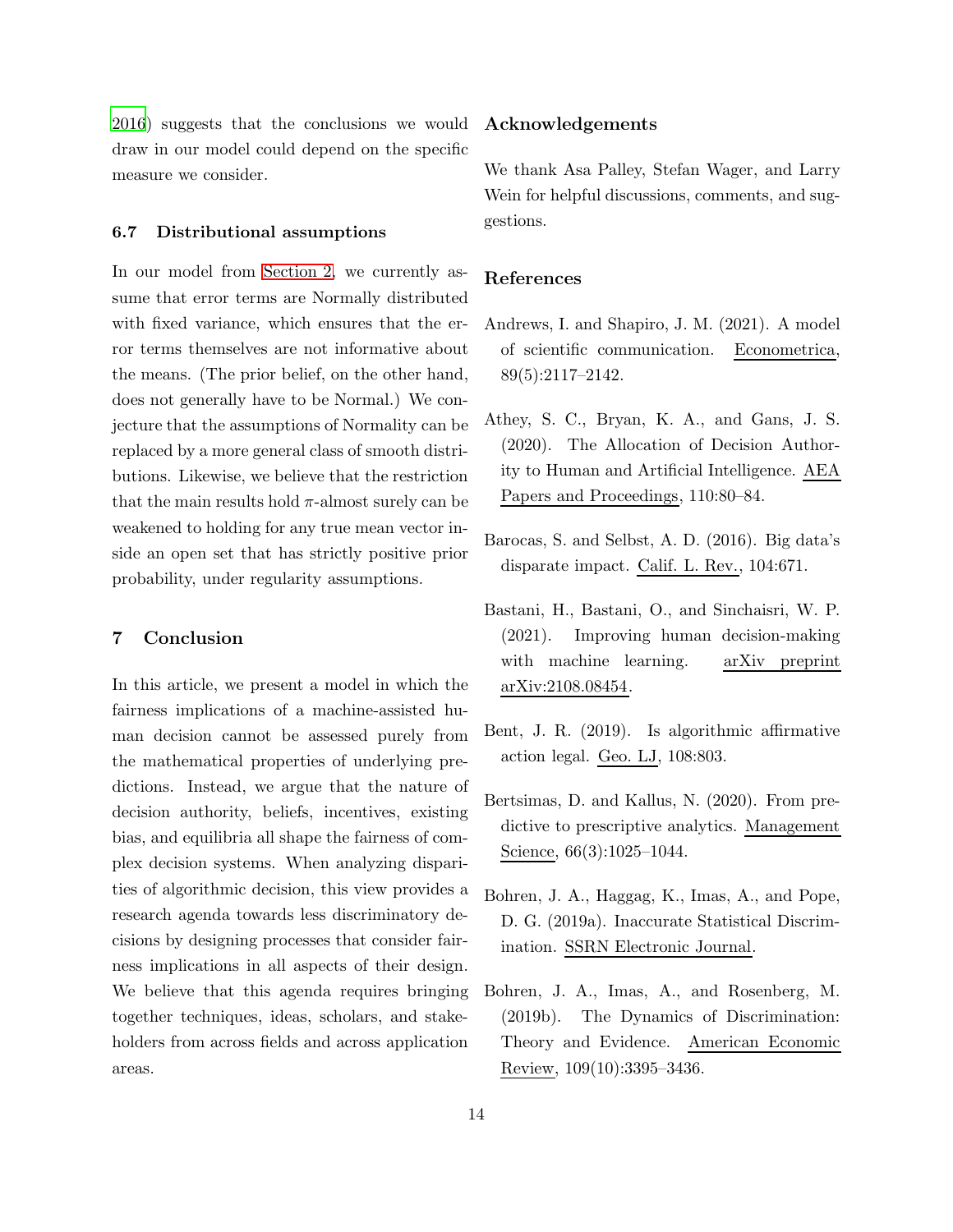- <span id="page-14-14"></span>Shleifer, A. (2019). Beliefs about Gender. American Economic Review, 109(3):739–773.
- <span id="page-14-15"></span><span id="page-14-11"></span>Canetti, R., Cohen, A., Dikkala, N., Ramnarayan, G., Scheffler, S., and Smith, A. (2019). From Soft Classifiers to Hard Decisions: How fair can we be? In Proceedings of the Conference on Fairness, Accountability, and Transparency, FAT\* '19, pages 309–318, New York, NY, USA. Association for Computing Machinery.
- <span id="page-14-6"></span><span id="page-14-4"></span><span id="page-14-0"></span>Chouldechova, A. (2016). Fair prediction with disparate impact: A study of bias in recidivism prediction instruments. arXiv:1610.07524 [cs, stat]. arXiv: 1610.07524.
- <span id="page-14-9"></span><span id="page-14-2"></span>Coffman, K. B., Exley, C. L., and Niederle, M. (2021). The Role of Beliefs in Driving Gender Discrimination. Management Science, 67(6):3551–3569.
- <span id="page-14-10"></span><span id="page-14-3"></span>Corbett-Davies, S. and Goel, S. (2018). The Measure and Mismeasure of Fairness: A Critical Review of Fair Machine Learning.
- <span id="page-14-12"></span><span id="page-14-5"></span>De-Arteaga, M., Fogliato, R., and Chouldechova, A. (2020). A Case for Humans-in-the-Loop: Decisions in the Presence of Erroneous Algorithmic Scores. In Proceedings of the 2020 CHI Conference on Human Factors in Computing Systems, pages 1–12, Honolulu HI USA. ACM.
- <span id="page-14-13"></span><span id="page-14-8"></span><span id="page-14-7"></span>Dietvorst, B. J., Simmons, J. P., and Massey, C. (2018). Overcoming Algorithm Aversion: People Will Use Imperfect Algorithms If They Can (Even Slightly) Modify Them. Management Science, 64(3):1155–1170.
- <span id="page-14-1"></span>Bordalo, P., Coffman, K., Gennaioli, N., and European Commission (2021). Proposal for a regulation of the european parliament and of the council laying down harmonised rules on artificial intelligence.
	- Fogliato, R., Chouldechova, A., and Lipton, Z. (2021). The Impact of Algorithmic Risk Assessments on Human Predictions and its Analysis via Crowdsourcing Studies. Proc. ACM Hum.-Comput. Interact., 5(CSCW2):1–24.
	- Gillis, T. B. (2021). The input fallacy. Minnesota Law Review, forthcoming, 2022.
	- Gillis, T. B. and Spiess, J. L. (2018). Big Data and Discrimination. The University of Chicago Law Review, page 29.
	- Green, B. and Chen, Y. (2019). Disparate Interactions: An Algorithm-in-the-Loop Analysis of Fairness in Risk Assessments. In Proceedings of the Conference on Fairness, Accountability, and Transparency, pages 90– 99, Atlanta GA USA. ACM.
	- Grgić-Hlača, N., Engel, C., and Gummadi, K. P. (2019). Human Decision Making with Machine Assistance: An Experiment on Bailing and Jailing. Proc. ACM Hum.-Comput. Interact., 3(CSCW):1–25.
	- Hellman, D. (2020). Measuring algorithmic fairness. Va. L. Rev., 106:811.
	- Ibrahim, R., Kim, S.-H., and Tong, J. (2021). Eliciting Human Judgment for Prediction Algorithms. Management Science, 67(4):2314– 2325. Publisher: INFORMS.
	- Imai, K., Jiang, Z., Greiner, J., Halen, R., and Shin, S. (2020). Experimental Evaluation of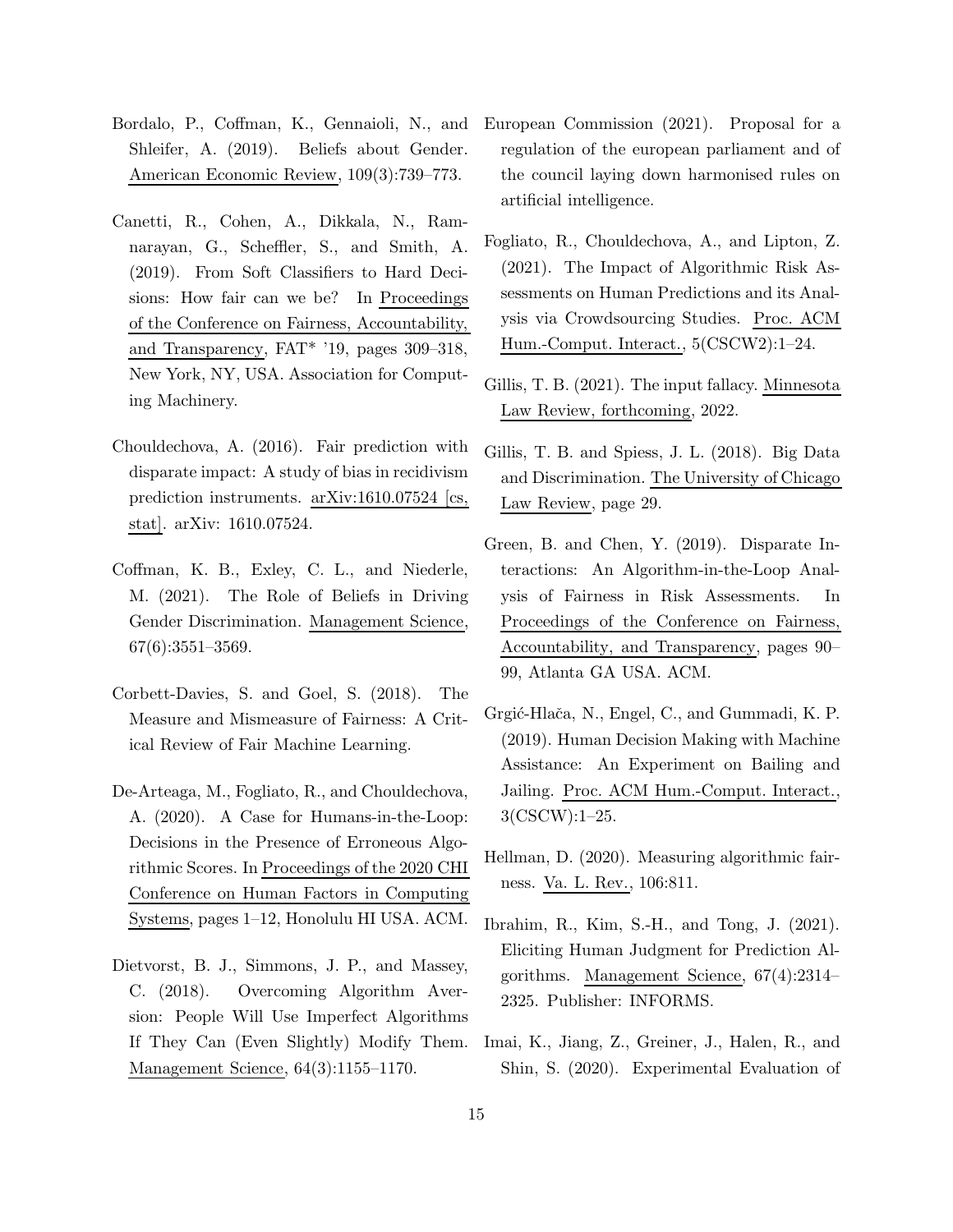Algorithm-Assisted Human Decision-Making: Application to Pretrial Public Safety Assessment.

- <span id="page-15-5"></span>Jiang, H. and Nachum, O. (2020). Identifying and Correcting Label Bias in Machine Learning. In International Conference on Artificial Intelligence and Statistics, pages 702–712. PMLR. ISSN: 2640-3498.
- <span id="page-15-10"></span>Kamenica, E. and Gentzkow, M. (2011). Bayesian Persuasion. American Economic Review, 101(6):2590–2615.
- <span id="page-15-11"></span>Kleinberg, J., Lakkaraju, H., Leskovec, J., Ludwig, J., and Mullainathan, S. (2018a). Human Decisions and Machine Predictions. The Quarterly Journal of Economics, 133(1):237– 293. Publisher: Oxford Academic.
- <span id="page-15-8"></span>Kleinberg, J., Ludwig, J., Mullainathan, S., and Rambachan, A. (2018b). Algorithmic fairness. In AEA papers and proceedings, volume 108, pages 22–27.
- <span id="page-15-2"></span>Kleinberg, J., Mullainathan, S., and Raghavan, M. (2016). Inherent trade-offs in the fair determination of risk scores. arXiv preprint arXiv:1609.05807.
- <span id="page-15-4"></span>Lakkaraju, H., Kleinberg, J., Leskovec, J., Ludwig, J., and Mullainathan, S. (2017). The Selective Labels Problem: Evaluating Algorithmic Predictions in the Presence of Unobservables. In Proceedings of the 23rd ACM SIGKDD International Conference on Knowledge Discovery and Data Mining, pages 275–284, Halifax NS Canada. ACM.
- <span id="page-15-3"></span>Lawrence, M., Goodwin, P., O'Connor, M., and Onkal, D.  $(2006)$ . Judgmental forecast-

ing: A review of progress over the last 25 years. International Journal of Forecasting, 22(3):493–518.

- <span id="page-15-12"></span>Miller, J. W. (2018). A detailed treatment of doob's theorem. arXiv preprint arXiv:1801.03122.
- <span id="page-15-9"></span>Mishler, A., Kennedy, E. H., and Chouldechova, A. (2021). Fairness in Risk Assessment Instruments: Post-Processing to Achieve Counterfactual Equalized Odds. In Proceedings of the 2021 ACM Conference on Fairness, Accountability, and Transparency, FAccT '21, pages 386–400, New York, NY, USA. Association for Computing Machinery.
- <span id="page-15-7"></span>Morgan, A. and Pass, R. (2019). Paradoxes in Fair Computer-Aided Decision Making. In Proceedings of the 2019 AAAI/ACM Conference on AI, Ethics, and Society, AIES '19, pages 85–90, New York, NY, USA. Association for Computing Machinery.
- <span id="page-15-0"></span>Mullainathan, S. and Obermeyer, Z. (2019). Diagnosing Physician Error: A Machine Learning Approach to Low-Value Health Care. National Bureau of Economic Research working paper.
- <span id="page-15-1"></span>Raghavan, M., Barocas, S., Kleinberg, J., and Levy, K. (2020). Mitigating bias in algorithmic hiring: evaluating claims and practices. In Proceedings of the 2020 Conference on Fairness, Accountability, and Transparency, pages 469–481, Barcelona Spain. ACM.
- <span id="page-15-6"></span>Stevenson, M. and Doleac, J. L. (2019). Algorithmic Risk Assessment in the Hands of Humans. IZA Discussion Paper No. 12853.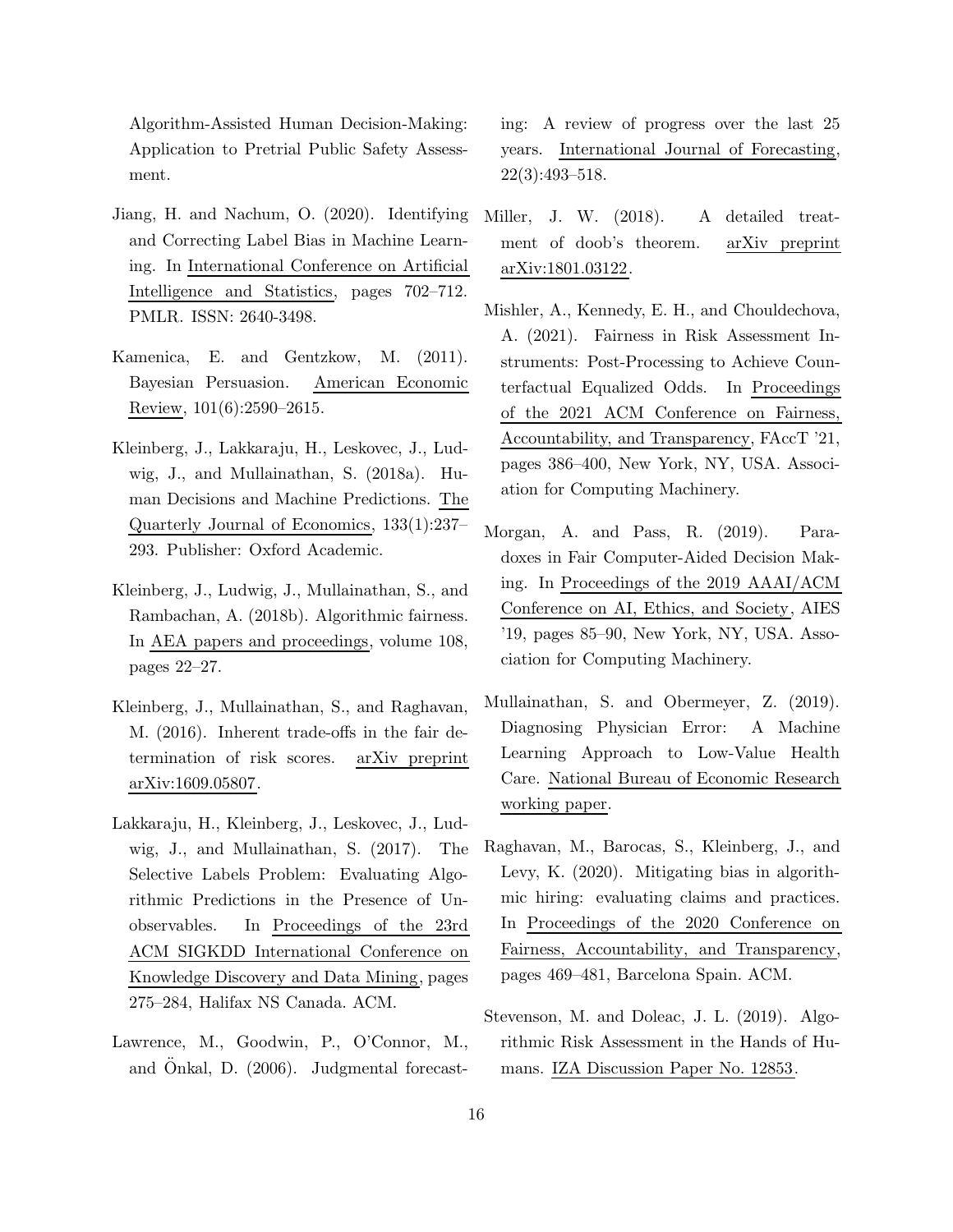<span id="page-16-0"></span>Yang, C. S. and Dobbie, W. (2020). Equal protection under algorithms: A new statistical and legal framework. Michigan Law Review, 119(2):291–395.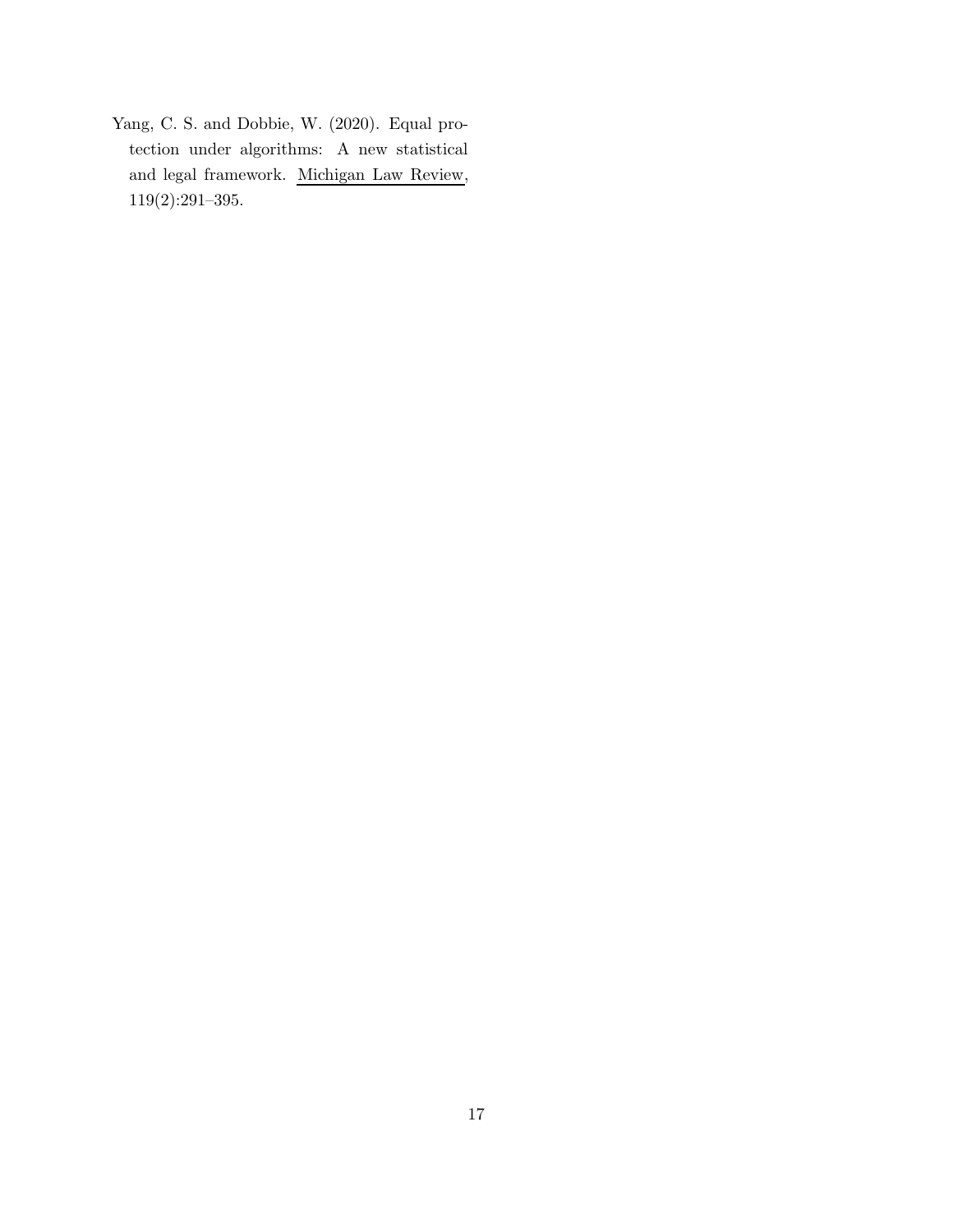## Appendix

## A Solution for the example

In this section we present the calculations necessary for all computations in the example given in [Section 3.](#page-6-0) Here, we assume that:

- ο  $Y|G = g \sim \mathcal{N}(\mu(g), \sigma^2)$  is drawn independently with  $\Delta_\mu = \mu(1) \mu(0)$  and  $\bar{\mu} = \frac{\mu(1) + \mu(0)}{2}$  $\frac{+\mu(0)}{2}$ .
- ∘ The decision-maker holds a prior belief π that  $\mu(g) \sim \mathcal{N}(\beta(g), \tau^2)$  independently across g, with  $\delta = \beta(1) - \beta(0)$  and  $\overline{\beta} = \frac{\beta(1) + \beta(0)}{2}$  $rac{+\rho(0)}{2}$ .
- $\circ$  P( $G = 1$ ) =  $\frac{1}{2}$  independent of everything else.
- The training data is balanced,  $n(1) = \frac{n}{2} = n(0)$ .

#### A.1 A convenient reparametrization

Writing  $\bar{Y}_1, \bar{Y}_0$  for the respective averages, we have that

$$
\hat{\Delta} = \frac{\bar{Y}_1 - \bar{Y}_0}{2} \sim \mathcal{N}(\Delta_{\mu}/2, \sigma^2/n) \qquad \hat{\mu} = \frac{\bar{Y}_1 + \bar{Y}_0}{2} \sim \mathcal{N}(\bar{\mu}, \sigma^2/n),
$$
  

$$
\bar{\Delta} = \Delta_{\mu}/2 \sim \mathcal{N}(\delta/2, \tau^2/2), \qquad \qquad \bar{\mu} \sim \mathcal{N}(\bar{\beta}, \tau^2/2),
$$

which are all independent. Furthermore, we can write:

$$
\hat{f}_{+}(g) = \hat{\mu} + (2g - 1)\hat{\Delta}
$$
  $\hat{f}_{-} = \hat{\mu}$   $\mu(g) = \bar{\mu} + (2g - 1)\bar{\Delta}$ 

## A.2 Human decisions

We update as:

$$
d_0(g) = \mathcal{E}_{\pi}[\mu(g)] = \beta(g) = \bar{\beta} + \frac{2g - 1}{2}\delta
$$
  

$$
\hat{d}_+(g) = \mathcal{E}_{\pi}[\mu(g)|\hat{f}_+(g)] = \frac{n\tau^2 \bar{Y}_g + 2\sigma^2 \beta(g)}{n\tau^2 + 2\sigma^2} = \frac{n\tau^2 \hat{\mu} + 2\sigma^2 \bar{\beta}}{n\tau^2 + 2\sigma^2} + \frac{2g - 1}{2} \frac{n\tau^2 2\hat{\Delta} + 2\sigma^2 \delta}{n\tau^2 + 2\sigma^2}
$$
  

$$
\hat{d}_-(g) = \mathcal{E}_{\pi}[\mu(g)|\hat{f}_-] = \mathcal{E}_{\pi}[\bar{\mu}|\hat{\mu}] + (2g - 1)\mathcal{E}_{\pi}[\bar{\Delta}|\hat{\mu}] = \frac{n\tau^2 \hat{\mu} + 2\sigma^2 \bar{\beta}}{n\tau^2 + 2\sigma^2} + \frac{2g - 1}{2}\delta
$$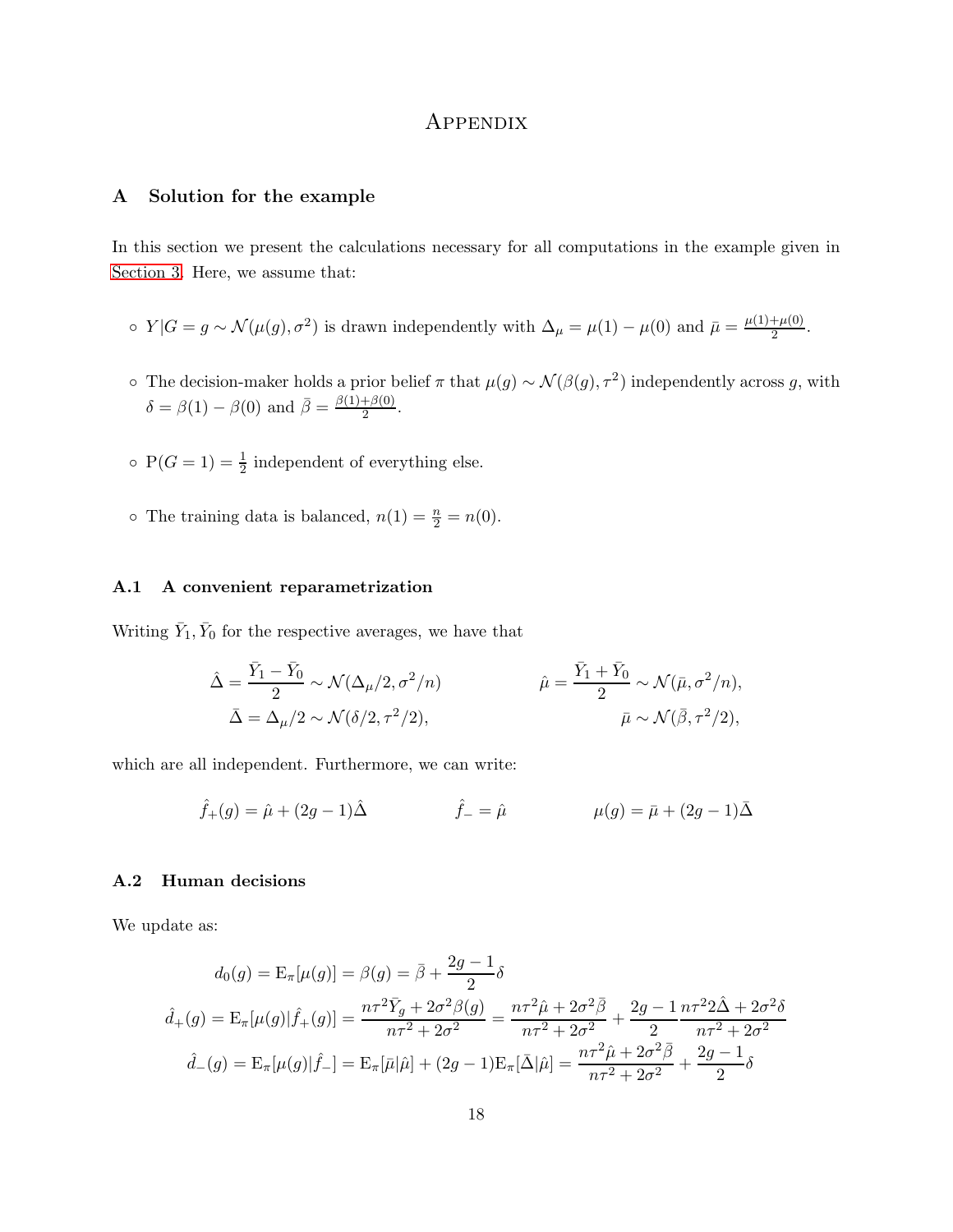## A.3 Biases and variances

By independence, we can calculate biases and variances (given the true values of  $\bar{\mu}, \Delta$ ) separately by average and disparity to find:

$$
E[d_0(g)] - \mu(g) = (\bar{\beta} - \bar{\mu}) + \frac{2g - 1}{2} (\delta - 2\bar{\Delta}) \qquad Var(d_0(g)) = 0
$$
  
\n
$$
E[\hat{d}_+(g)] - \mu(g) = \frac{2\sigma^2(\bar{\beta} - \bar{\mu})}{n\tau^2 + 2\sigma^2} + \frac{2g - 1}{2} \frac{2\sigma^2(\delta - 2\bar{\Delta})}{n\tau^2 + 2\sigma^2} \qquad Var(\hat{d}_+(g)) = \frac{2n\tau^4\sigma^2}{(n\tau^2 + 2\sigma^2)^2}
$$
  
\n
$$
E[\hat{d}_-(g)] - \mu(g) = \frac{2\sigma^2(\bar{\beta} - \bar{\mu})}{n\tau^2 + 2\sigma^2} + \frac{2g - 1}{2} (\delta - 2\bar{\Delta}) \qquad Var(\hat{d}_-(g)) = \frac{n\tau^4\sigma^2}{(n\tau^2 + 2\sigma^2)^2}
$$

The results in [Table 1](#page-7-0) follow, noting that  $E\left[\frac{2G-1}{2}\right] = 0$ ,  $Var\left(\frac{2G-1}{2}\right) = \frac{1}{4}$  $\frac{1}{4}$ :

|             | $E[\Delta_{\hat{d}}]$                                                                   | $E[r_{\hat{d}}] = E[E^2[\hat{d}(G) - \mu(G) G] + Var(\hat{d}(G) G)] + \sigma^2$                                                                                                                   |
|-------------|-----------------------------------------------------------------------------------------|---------------------------------------------------------------------------------------------------------------------------------------------------------------------------------------------------|
|             |                                                                                         | $\frac{\Delta_{\mu}^{2}}{4}+\sigma^{2}\left(1+\frac{1}{n}\right)$                                                                                                                                 |
| $\hat{f}_+$ |                                                                                         | $\sigma^2(1+\frac{2}{n})$                                                                                                                                                                         |
| $d_0$       |                                                                                         | $(\bar{\mu}-\bar{\beta})^2+\frac{(\Delta_{\mu}-\delta)^2}{4}+\sigma^2$                                                                                                                            |
| $\hat{d}$   |                                                                                         | $\frac{\sigma^4(\bar{\mu}-\bar{\beta})^2}{(\sigma^2+\frac{n}{2}\tau^2)^2}+\frac{(\Delta_\mu-\delta)^2}{4}+\sigma^2\left(1+\frac{n\tau^4}{4(\sigma^2+\frac{n}{2}\tau^2)^2}\right)$                 |
|             | $\frac{\sigma^2 \delta + \frac{n}{2} \tau^2 \Delta_\mu}{\sigma^2 + \frac{n}{2} \tau^2}$ | $\frac{\sigma^4 ((\bar{\mu}-\bar{\beta})^2 + \frac{(\Delta_{\mu}-\delta)^2}{4})}{(\sigma^2 + \frac{n}{2}\tau^2)^2} + \sigma^2 \left(1 + \frac{n\tau^4}{2(\sigma^2 + \frac{n}{2}\tau^2)^2}\right)$ |

## A.4 Proofs of the remarks in the example section

**Remark 1** (Disparity reversal in the example). If the human decision-maker ex-ante believes that the disparity is larger than it actually is,  $\delta > \Delta_{\mu} \geq 0$ , then

$$
\Delta_{\hat{d}_-} = \Delta_{d_0} = \delta > \mathcal{E}[\Delta_{\hat{d}_+}],
$$

while for the underlying predictions

$$
\Delta_{\hat{f}_-}=0\leq \mathrm{E}[\Delta_{\hat{f}_+}].
$$

*Proof of [Remark 1.](#page-7-1)* Immediate from the explicit calculations, where we note that  $E[\Delta_{\hat{d}_+}]$  is a convex combination of  $\delta$  and  $\Delta_{\mu}$ .  $\Box$ 

**Remark 2** (Trade-off reversal in the example). For  $\xi = \frac{2\sigma}{\sqrt{r}}$  $\frac{\sigma}{n}$  and  $\delta > \Delta_{\mu} + \frac{2\tau\sigma}{\sqrt{n\tau^2 + \mu^2}}$  $rac{2\tau\sigma}{n\tau^2+4\sigma^2}$ , we find that: 1. Trade-off regime. If  $\Delta_{\mu} > \xi$  then there is a disparity–accuracy trade-off for automation,

$$
|\Delta_{\hat{f}_+}(x)| > |\Delta_{\hat{f}_-}(x)| \ \ a.s., \qquad \qquad {\bf E}[r_{\hat{f}_+}] < {\bf E}[r_{\hat{f}_-}],
$$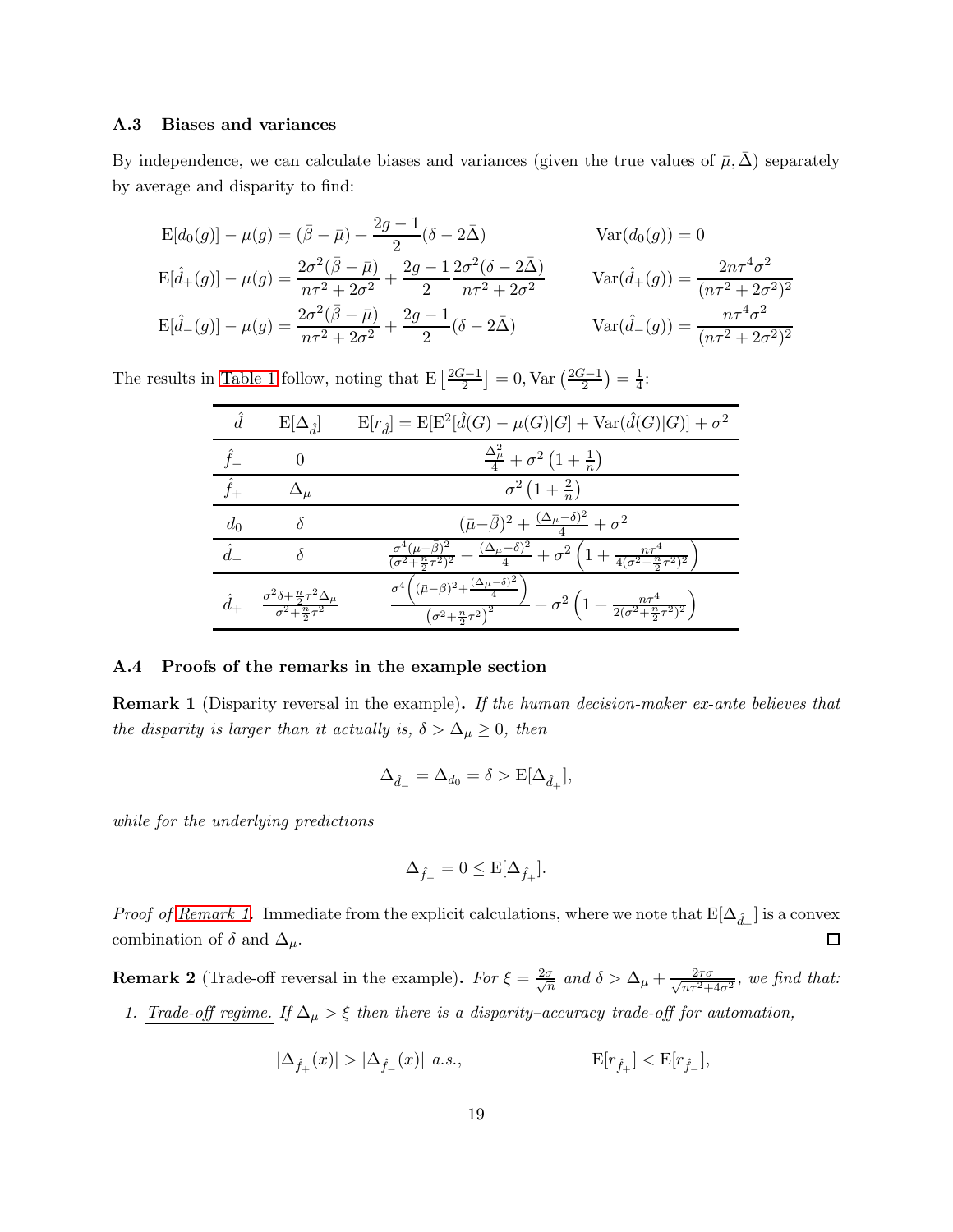which disappears for assistance,

$$
\Delta_{\hat{d}_+}(x)<\mathrm{E}[\Delta_{\hat{d}_-}(x)],\qquad \qquad \mathrm{E}[r_{\hat{d}_+}]<\mathrm{E}[r_{\hat{d}_-}].
$$

# 2. Dominance regime. If  $0 \leq \Delta_{\mu} < \xi$  then there is no trade-off for either decision, and

$$
\begin{aligned} |\Delta_{\hat{f}_+}(x)| > |\Delta_{\hat{f}_-}(x)| \ a.s., \qquad \qquad & \mathbf{E}[r_{\hat{f}_+}] > \mathbf{E}[r_{\hat{f}_-}],\\ \Delta_{\hat{d}_+}(x) < \mathbf{E}[\Delta_{\hat{d}_-}(x)], \qquad \qquad & \mathbf{E}[r_{\hat{d}_+}] < \mathbf{E}[r_{\hat{d}_-}]. \end{aligned}
$$

Proof of [Remark 2.](#page-7-2) The results for automation are immediate from the explicit expressions above. For assistance we note that risks are equal for

$$
\left(1 - \frac{\sigma^4}{\left(\sigma^2 + \frac{n}{2}\tau^2\right)^2}\right) \frac{(\Delta_\mu - \delta)^2}{4} = \frac{n\sigma^2\tau^4}{4\left(\sigma^2 + \frac{n}{2}\tau^2\right)^2}
$$
  
\n
$$
(n\tau^2\sigma^2 + n^2\tau^4/4) (\Delta_\mu - \delta)^2 = n\sigma^2\tau^4
$$
  
\n
$$
(\Delta_\mu - \delta)^2 = \frac{4\sigma^2\tau^2}{4\sigma^2 + n\tau^2},
$$

yielding the threshold for  $\delta$ .

## B Proofs of main results

**Remark 3** (Trade-off vs dominance regimes for machine decisions). For ever x and sample sizes  $n(x, 1), n(x, 0) > 0$  there exists an  $\xi > 0$  such that:

1. Trade-off regime. If  $|\Delta_\mu(x)|>\xi,$  then

$$
\left|\Delta_{\hat f_+}(x)\right| > |\Delta_{\hat f_-}(x)| \ a.s.,
$$
  
 
$$
\text{E}[r_{\hat f_+}(x)] < \text{E}[r_{\hat f_-}(x)].
$$

2. Dominance regime. If  $|\Delta_\mu(x)| < \xi,$  then

$$
\left|\Delta_{\hat{f}_+}(x)\right| > |\Delta_{\hat{f}_-}(x)| \ a.s.,
$$
  

$$
\mathrm{E}[r_{\hat{f}_+}(x)] > \mathrm{E}[r_{\hat{f}_-}(x)].
$$

*Proof.* The statements about disparities are immediate from positive variance and  $\Delta_{\hat{f}_-} = 0$ . Since

 $\Box$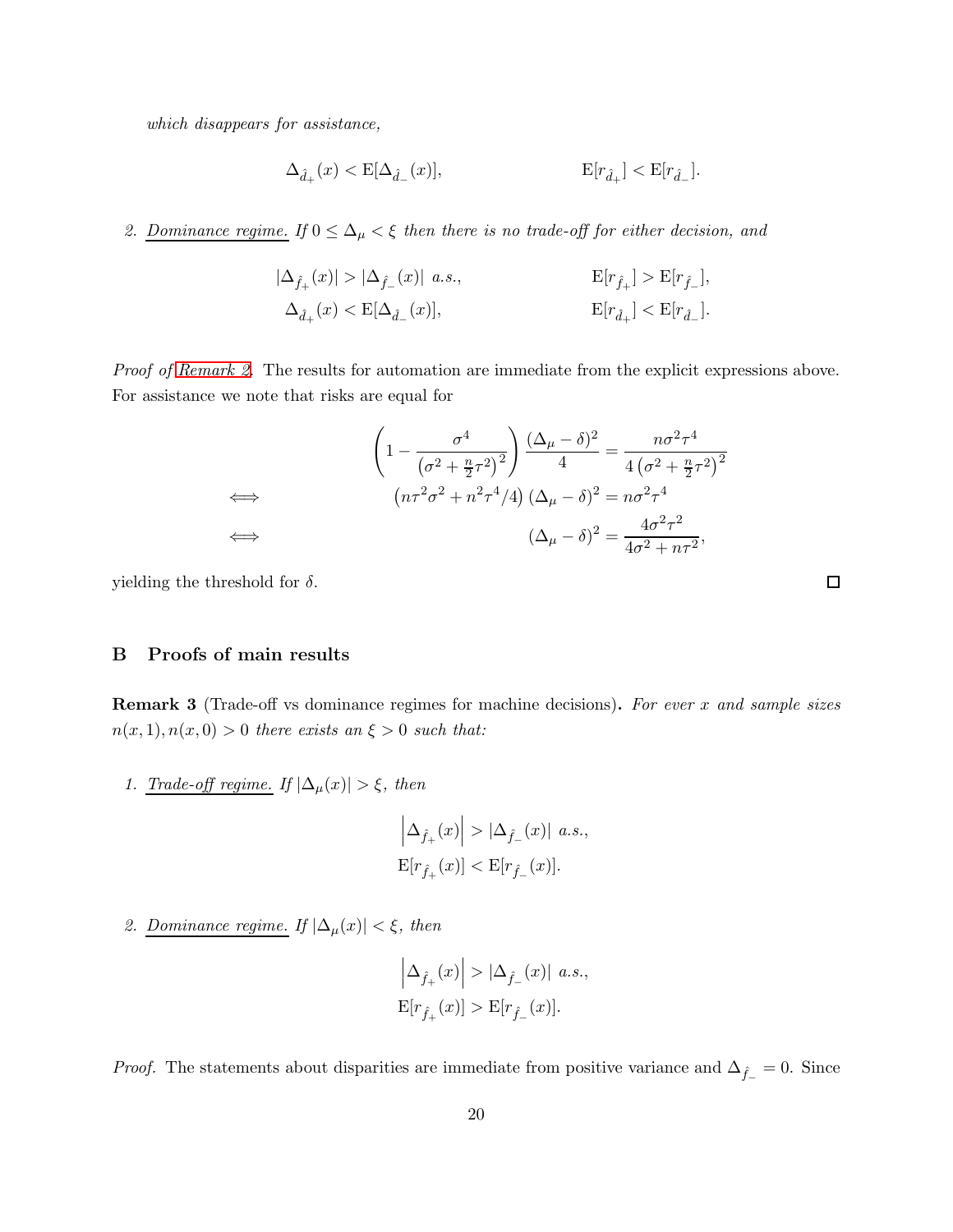we assume a constant variance  $\sigma^2$ , the statement about risks holds by

$$
E[r_{\hat{f}_{+}}(x)] = E\left[\frac{\sigma^{2}}{n(x, G)}\right] + \sigma^{2}
$$
  
\n
$$
E[r_{\hat{f}_{-}}(x)] = E\left[\left(\frac{n(x, 1 - G)}{n(x, 1) + n(x, 0)}\Delta_{\mu}\right)^{2}\right] + \frac{\sigma^{2}}{n(x, 1) + n(x, 0)} + \sigma^{2},
$$

where we note that  $E[r_{\hat{f}_+}(x)] - E[r_{\hat{f}_-}(x)]$  is symmetrical in  $\Delta_\mu$  around zero and strictly decreasing in  $|\Delta_\mu|$ , positive at  $\Delta_\mu = 0$ , and negative as  $|\Delta_\mu| \to \infty$ . Hence there exists such  $\xi$ .  $\Box$ 

Theorem 1 (Disparity reversal). Assume that the decision-maker has  $\delta$ -disparate beliefs, that the regularity conditions hold, and that  $0 \leq \Delta_{\mu}(x) < \delta$ . Then  $\pi$ -almost surely for every  $\eta > 0$  there exists some N such that with probability (over draws of the training data) at least  $1 - \eta$  we have

$$
\Delta_{\hat{d}_+}(x) < \delta \le \Delta_{\hat{d}_-}(x), \Delta_{d_0}(x)
$$

whenever  $n(x, 1), n(x, 0) \geq N$ .

*Proof.* By  $\delta$ -disparate beliefs and for  $\bar{Y}_g = \frac{\sum_{X_i=x,G_i=g} Y_i}{\sum_{X:=g,G=g} 1}$  $\frac{X_i=x, G_i=g Y_i}{X_i=x, G_i=g}$ ,  $\bar{Y} = \frac{\sum_{X_i=x} Y_i}{\sum_{X_i=x} 1}$  $\frac{X_i = x Y_i}{X_i = x^1}, \ \bar{\varepsilon} = \frac{\sum_{X_i = x} \varepsilon_i}{\sum_{X_i = x} 1}$  $\frac{X_i = x^{-i}}{X_i = x^{-1}}$  (where  $\varepsilon_i = Y_i - \mu(x, g)),$ 

$$
\Delta_{\hat{d}_-} = \mathcal{E}_{\pi}[\mu(1)|\bar{Y}] - \mathcal{E}_{\pi}[\mu(0)|\bar{Y}] = \mathcal{E}_{\pi}[\mu(1) - \mu(0)|\bar{\mu} + \bar{\varepsilon}]
$$
  
\n
$$
= \mathcal{E}_{\pi}[\mu(1) - \mu(0)|\bar{\mu} + \bar{\varepsilon}] = \mathcal{E}_{\pi}[\mathcal{E}_{\pi}[\mu(1) - \mu(0)|\bar{\mu}, \bar{\varepsilon}]|\bar{\mu} + \bar{\varepsilon}]
$$
  
\n
$$
= \mathcal{E}_{\pi}[\mathcal{E}_{\pi}[\mu(1) - \mu(0)|\bar{\mu}]}|\bar{\mu} + \bar{\varepsilon}] \ge \delta
$$

almost surely, where we have used that the  $\varepsilon_i$  do not vary with  $G_i$  and are not informative about the  $\mu(x, g)$ . Similarly,  $\Delta_{\hat{d}_-} = \mathbb{E}_{\pi} [\mu(1) - \mu(0)] = \mathbb{E}_{\pi} [\mathbb{E}_{\pi} [\mu(1) - \mu(0)|\bar{\mu}]] \ge \delta$ . At the same time,

$$
\hat{d}_+(x,g)=\mathrm{E}_\pi[\mu(x,g)|\bar{Y}_g]=\mathrm{E}_\pi[\mu(x,g)|\{Y_i;G_i=g,X_i=x\}]\overset{p}{\to}\mu(x,g)
$$

as  $n(x, g) \to \infty$   $\pi$ -almost surely by Doob's posterior consistency theorem (e.g. [Miller](#page-15-12), [2018,](#page-15-12) Theorem 2.2) where we have used that  $\bar{Y}_g$  is a sufficient statistic for  $\{Y_i; G_i = g, X_i = x\}$ . In particular,

$$
\Delta_{\hat{d}_+}(x) = \hat{d}_+(x,1) - \hat{d}_+(x,0) \stackrel{p}{\to} \Delta_\mu(x) < \delta
$$

as  $\min(n(x, 1), n(x, 0)) \rightarrow \infty$ . The result follows.

**Corollary 1** (Disparity reordering). Under the conditions of [Theorem 1](#page-9-0) with  $\Delta_{\mu}(x) \geq 0$ , with

 $\Box$